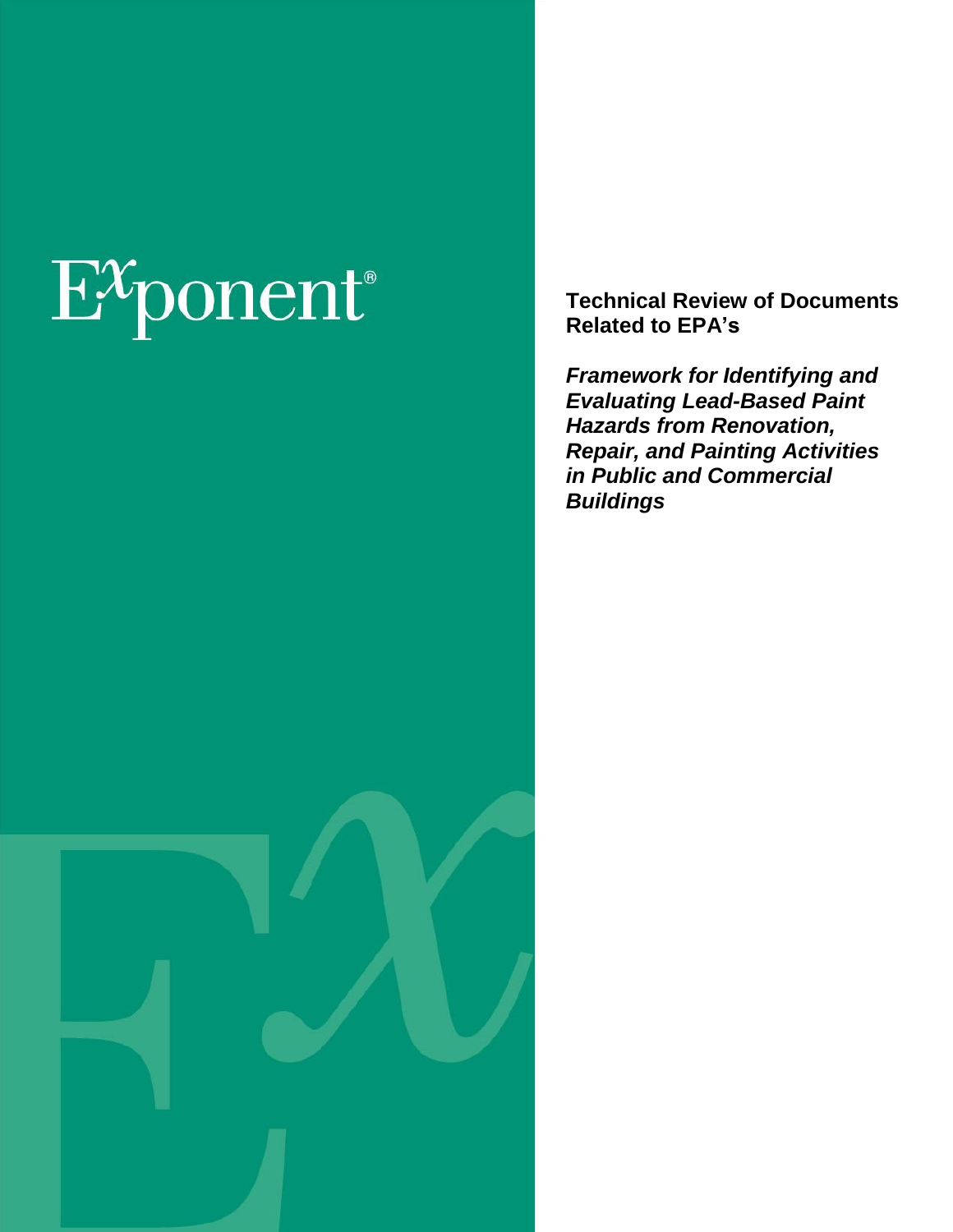# **Technical Review of Documents Related to EPA's** *Framework for Identifying and Evaluating Lead-Based Paint Hazards from Renovation, Repair, and Painting Activities in Public and Commercial Buildings*

At the request of the Commercial Properties Coalition, scientists within Exponent performed a technical review of the *Framework for Identifying and Evaluating Lead-Based Paint Hazards From Renovation, Repair, and Painting Activities in Public and Commercial Buildings* (Framework). The Exponent team assembled for the review comprises individuals with specialized expertise in air modeling, Monte Carlo analyses, health effects of lead exposures, and industrial hygiene practices.

The May 30, 2014 Federal Register contained an advance notice of proposed rulemaking (2014 ANPR [U.S. EPA 2014]) and requested comments on the Framework. The Framework contains some discussion of the general procedures proposed for use in evaluating potential hazards associated with renovation, repair, and painting (RRP) activities in public and commercial buildings. These procedures include air dispersion modeling to estimate impacts of RRP activities downwind of renovated buildings, Monte Carlo procedures to characterize exposure and risk, health effects/risks at low levels of lead exposure, and risk modeling procedures. Each of these topics was reviewed by one or more members of the Exponent team. Our review of these procedures is provided below. Most of the comments provided below are based on review of the Framework initially released in May 2014. However, more recently, additional technical reports that provide details of EPA's proposed approach have become available. For two of these, additional focused comments are provided. Specifically, these more recent documents include EPA's June 2014 document, *Developing a Concentration-Response Function for Pb Exposure and Cardiovascular Disease-Related Mortality* (Abt Associates, June 2014) and information contained in *Appendices to the Approach for Estimating Exposures and Incremental Health Effects from Lead due to Renovation, Repair, and Painting Activities in Public and Commercial Buildings.* 

We begin with a more general comment related to the need for a technical Framework to deal with EPA's concerns about lead exposures associated with renovation.

# **The Need for a Framework is not Established**

The Framework is premised on the need for a relatively sophisticated analytical approach to assess exposures that may occur as a result of building RRP activities. The Framework acknowledges that other aspects of lead exposures are already addressed, but that there is or may be a need to address the specific topic of lead exposure associated with public and commercial buildings. However, EPA has not established the case for the evaluation of these buildings. In fact, the Framework specifically states that exposures from the sources being considered are likely to be very small. In light of the lack of data on hazards and on EPA's preliminary judgment that risks are likely to be small, it would be prudent for EPA to employ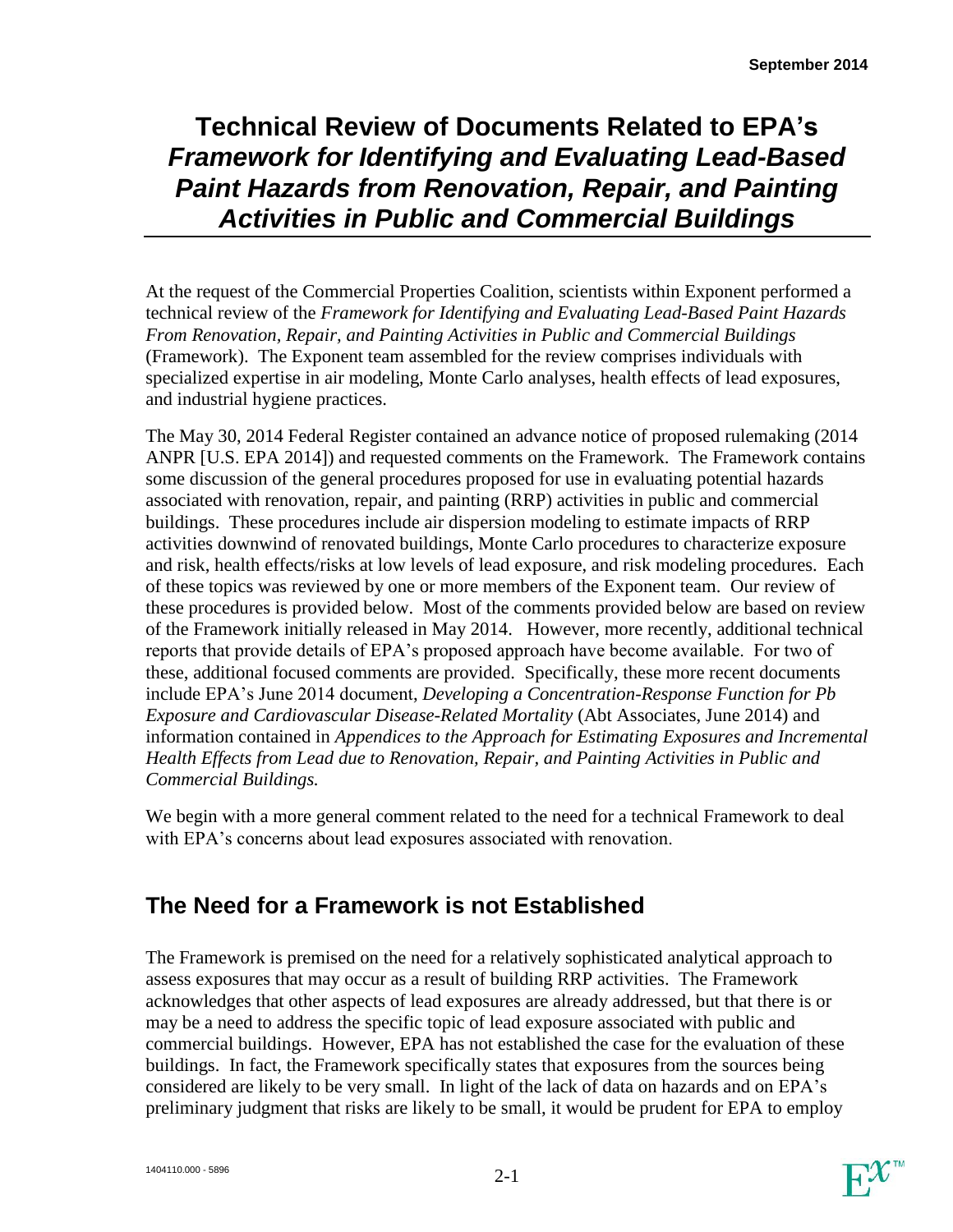the commonly phased approach for assessing hazard and/or risk. This would logically begin with evaluating or confirming whether renovation of buildings poses a substantive risk of contributing to lead exposures. If confirmed, then subsequent exposure analyses might be employed, including, if appropriate, the detailed and complex analysis that is proposed in the Framework. The process of determining whether there is a need for a special approach to the evaluation of commercial buildings should be based, in part, on a reliable technical assessment of potential risk and/or hazard. This would be a *Strategic Plausibility Analysis* or *Informed Bounding Evaluation* that might provide EPA with insight into possible risks/hazards and indicate whether more sophisticated and complex probabilistic evaluations are even warranted. This type of bounding analysis could entail commonly-used "backward" risk calculations to determine whether intermittent exposures could even get close to resulting in exposures of health concern. EPA states in the Framework that they expect exposures to be very small, so it would make sense to confirm that before undertaking a large-scale evaluation. This assessment would still require that EPA identify blood lead levels against which incremental exposures could be judged. At present, there are two conceptual views on this, and it would be worthwhile to consider both.

As discussed above, we question whether a need exists for the highly detailed process proposed in the Framework, and we believe that simpler, more direct methods are available that would fulfill EPA's obligation to address public and commercial buildings. Nevertheless, it appears that EPA is constructing a complicated analytical approach. We examined technical elements of this approach and point out substantial limitations that would affect the reliability and appropriateness of applying the Proposed Framework.

## **Reliability of Framework in Light of Data Limitations**

Our principal concern with the use of the Framework is that it will generate unreliable results. The approach requires a substantial number of input parameters. While data may be available for some variables, it is likely lacking for others. There are, for example, significant data limitations with respect to source terms and parameters needed for air modeling. No amount of probabilistic analysis can overcome these data limitations. The results of analyses based on weak or assumed input data can be very misleading. In the absence of data for input parameters, estimates would likely be used based on professional judgments or sparse information. Combining estimated parameters and weak data into a probabilistic approach can result in an enormous spread of results that would likely overestimate exposures. This is because estimated input parameters would necessarily be conservative to ensure that the tails of the estimated distributions are not missed. Using a probabilistic approach can be deceptive in such cases. The appearance is created that a reliable and useful analysis has been completed in which uncertainties and variability have been taken into account. However, the lack of knowledge embedded in the uncertainties we identify in our comments will lead to an inflation (i.e., spreading) of the Monte Carlo output well beyond the bounds of reality.

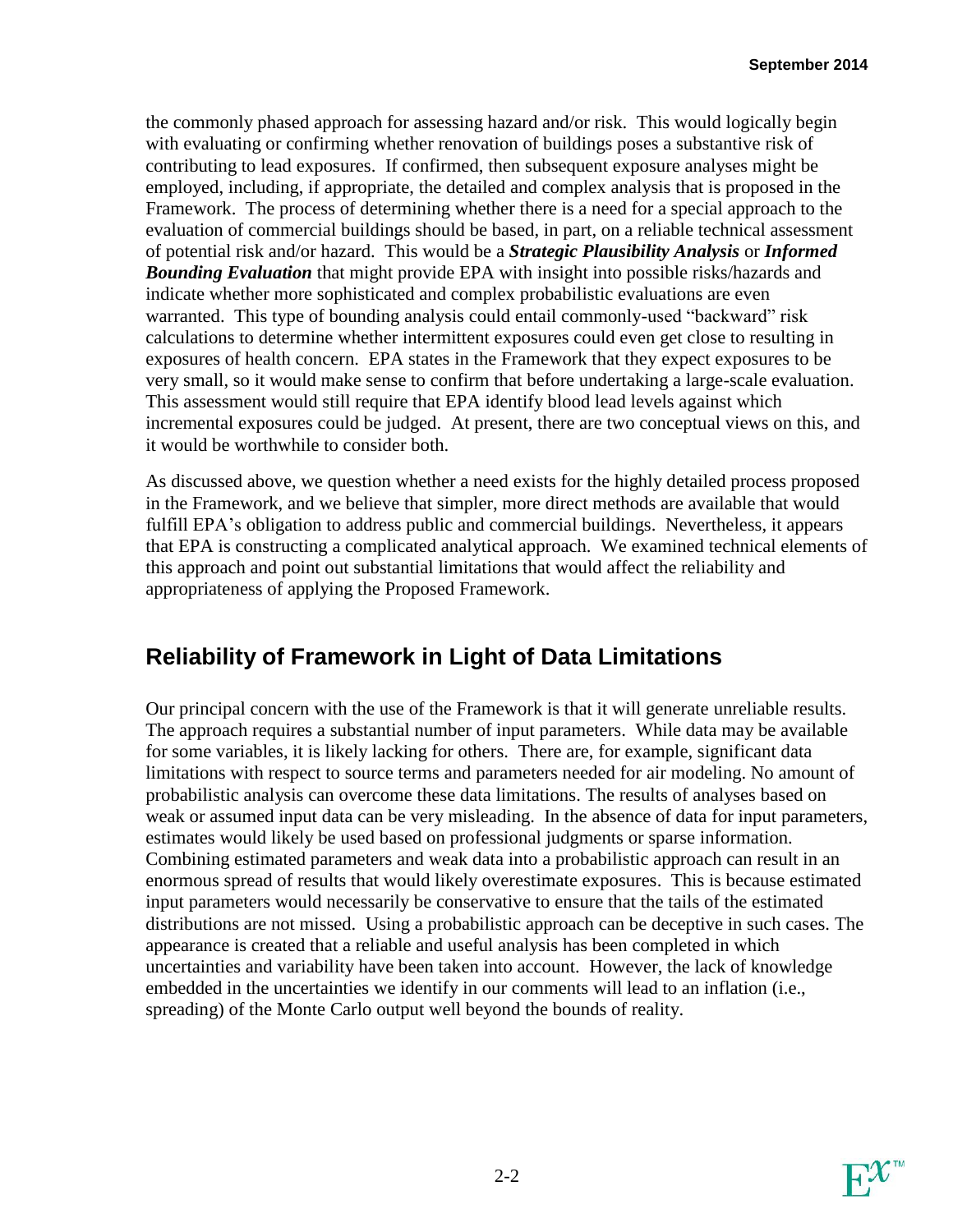## **Understanding Incremental Exposures and Baseline Conditions**

Background conditions and associated levels of lead in blood can vary considerably and can confound and confuse analyses and interpretations. Blood lead levels in children reflect the aggregate of exposures. However, where elevated baseline levels occur, there are usually one or a few predominant sources. Current community health practices involve identifying and managing those sources. To our knowledge, there is no evidence to suggest that RRP activities in public and commercial buildings are a significant source of lead to children, and EPA states its view that this potential source is likely a small contributor to exposure. Further, there are geographic locations and/or urban conditions (e.g., areas with high natural background and older urban centers) where baseline blood lead levels are elevated relative to other areas. Assuming that RRP activities are very small incremental sources, the *relative contribution* of RRP to blood lead levels in areas with more elevated blood lead levels is actually a smaller fraction of the total burden than for areas where baseline blood lead levels are already very low. This underscores the importance of: (1) understanding the predominant sources of lead in areas of concern; (2) employing an incremental and relative risk approach for judging specific sources, such as RRP activities for public and commercial buildings; and (3) directing lead management programs in areas where they are needed and to sources that are predominant contributors to exposure.

Estimating lead dust loading from RRP work tasks in public and commercial buildings requires information from real-world studies of these tasks. While we are aware of studies of worker exposure in designated work spaces, we are unaware of any comprehensive study of dust loadings from work spaces to building areas outside these work areas.

## **Limitations of blood lead levels for assessing lead exposure associated with disease in older adults**

EPA appears to be selecting a dose-response approach that has substantial uncertainty and will almost certainly overestimate risks associated with exposures in children. In EPA's June 2014 document, *Developing a Concentration-Response Function for Pb Exposure and Cardiovascular Disease-Related Mortality* (Abt Associates, Inc. 2014), the authors choose blood lead as the metric for lead exposure and consider four epidemiologic studies (Menke et al. 2006; Schober et al. 2006; Khalil et al. 2009; Weisskopf et al. 2009) in which a single blood lead measurement was taken for each subject. However, the measured blood lead in adults is not only a function of recent exposures but also reflects past exposures. Bone lead stores associated with past exposures may reenter the bloodstream with bone remodeling (which is a constant process, but is more active early in life and perhaps later in life with osteoporosis). The potential for misalignment of current blood lead levels with current versus past exposures is further exacerbated by the fact that today's adults experienced lead exposures that were substantially higher before the early 1980s. As children, many of these adults experienced elevated lead associated with lead in gasoline, paint, food cans, and other products. Past lead exposures may also be high in those who grew up in older housing with eroding lead paint. Therefore, adults with blood lead levels measured later in life that show higher levels than their

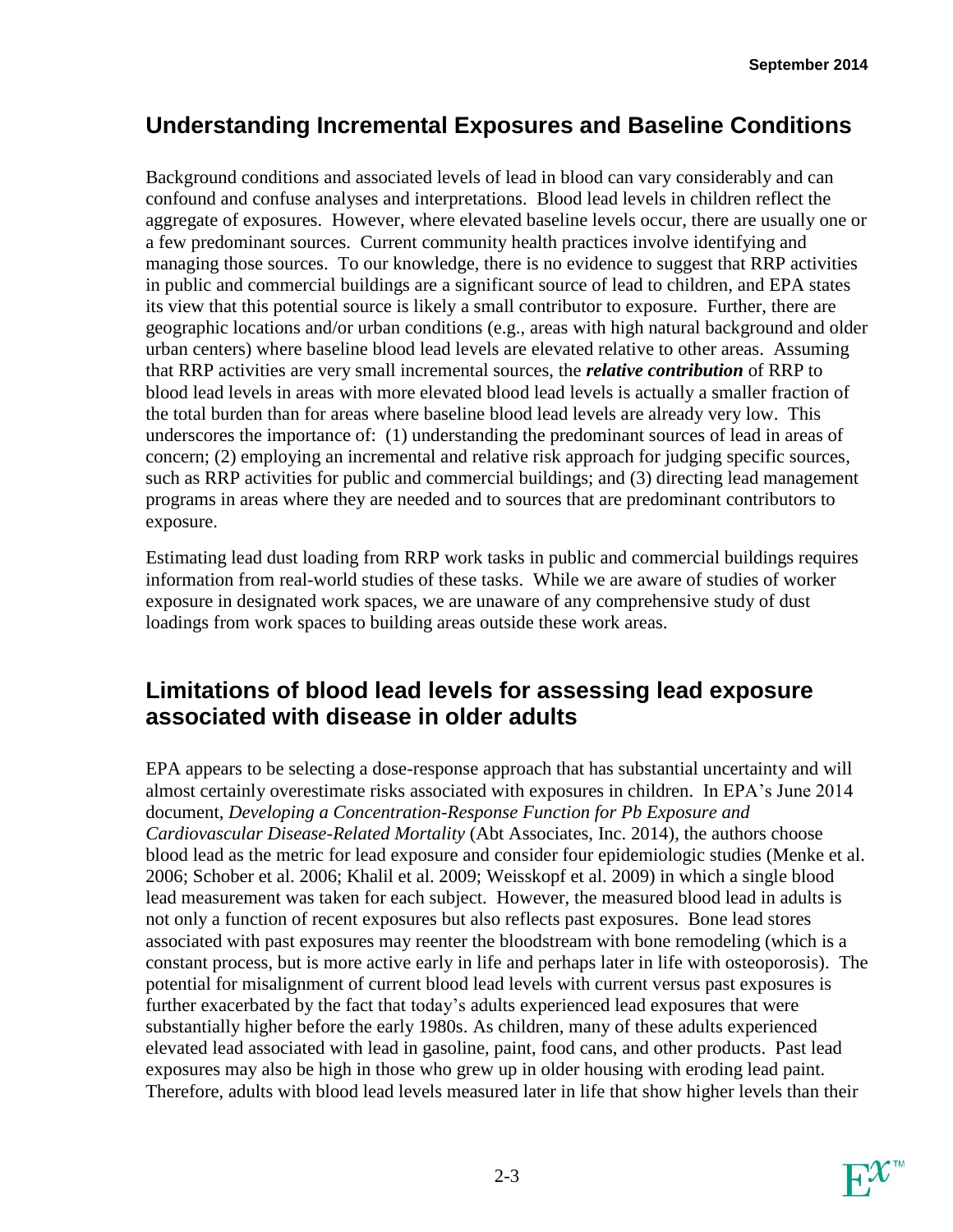peers may have had very high past exposures in early childhood, or moderately elevated lead exposure in adulthood (e.g., from occupational exposure), or both. In general, however, with attenuation from storage in bone and excretion over time, blood lead levels measured in older adults will be lower than earlier in life, and do not reflect current exposure levels that might result in the effects of concern.

Thus, it is unclear whether associations observed with adult blood lead levels are due to maximum lifetime exposures (or at a sensitive life stage), recent exposure, or cumulative lifetime exposure (assuming that associations are not explained by bias or confounding). For chronic diseases such as cardiovascular disease (CVD), many causal exposures are thought to exert their effect over a period of years, rather than acting instantaneously. If this is the case for lead and CVD mortality, then blood lead may not indicate the etiologically relevant exposure. However, our understanding of the mechanism by which lead may cause CVD at low levels is incomplete, as acknowledged in the above studies.

Moreover, to the extent that current blood lead levels in adults reflect the release of bone lead accumulated from exposure to much higher levels of lead in the past, as well as recent external exposure, the relative risk of CVD mortality per unit of recent lead exposure is overestimated. Thus, if the relative risk of CVD mortality per 1-µg/dL increase in blood lead is determined not only by recent lead exposure but also by past exposure to substantially higher lead levels, then the preventive impact of interventions to decrease current lead exposure will be exaggerated.

#### **Declining blood lead levels over time complicate exposure assessment**

Historically, the national geometric mean blood lead level in U.S. children aged 1–5 years during the first National Health and Nutrition Examination Survey (NHANES 1976–1980) was 15 *μ*g/dL, with about 90% of this population having blood lead levels of 10 *μ*g/dL or higher. The average blood lead level of all ages in 1976 was approximately 16 *μ*g/dL, which declined to about 9.5 *μ*g/dL in 1980 (NCHS 1984). Blood lead levels of children and all ages declined in subsequent surveys with the phasing out of lead in gasoline and other consumer products (Pirkle et al. 1994). Nationwide blood lead data are not available prior to 1976, although Chisolm (1970) noted an upper limit for normal blood lead levels in urban areas of 40 *μ*g/dL.

The four epidemiologic studies considered for derivation of the concentration-response function between lead and CVD mortality are based on blood lead levels measured in 1988–1994 (Menke et al. 2006; Schober et al. 2006), 1986–1988 (Khalil et al. 2009), and 1992–1999 (Weisskopf et al. 2009). Lead exposure and blood lead levels in the United States have decreased substantially over recent decades, including during the period since blood lead was measured in these studies. In these studies, the blood lead levels among study participants were geometric mean  $= 2.58 \mu g/dL$  (Menke et al. 2006; assumed to be similar in Schober et al. 2006, which did not report the average blood lead level, but was based on an older subgroup [ages  $\geq$  40 years instead of  $\geq$  20 years] of the same study population as Menke et al. 2006), mean =  $5.3 \pm 2.3 \,\mu$ g/dL (Khalil et al. 2009), and geometric mean = 4.8  $\mu$ g/dL (interquartile range, 3–7) (Weisskopf et al. 2009).

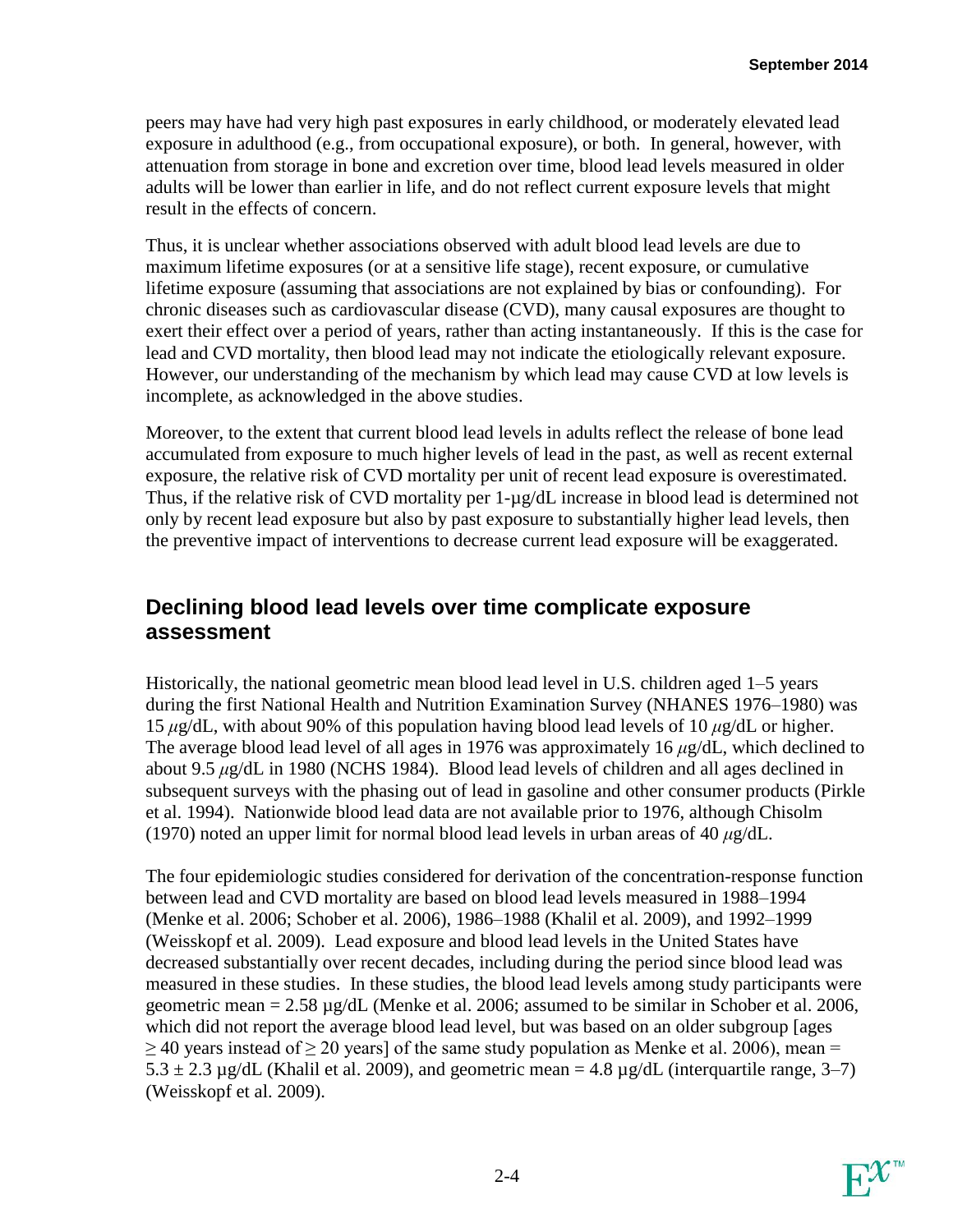By contrast, as of 2009–2010, the geometric mean blood lead level in U.S. adults was 1.23  $\mu$ g/dL (95% confidence interval = 1.19–1.28) (CDC 2013). This level is near the lower limit of detection of 1 µg/dL reported by the epidemiologic studies (Menke et al. 2006; Schober et al. 2006; Khalil et al. 2009), meaning that these studies were unable to characterize exposure variability for subjects with blood lead levels close to the average of today's U.S. national population. Therefore, in the absence of robust data on the shape of the concentration-response function at blood lead levels near  $1 \mu g/dL$ , results from these studies cannot reliably be assumed to be relevant to current average blood lead levels in U.S. adults. Instead, almost nothing is known about the relationship between blood lead levels and CVD mortality in this exposure range.

#### **Observed associations of lead exposure and CVD at high exposures should not be extrapolated to lower exposures**

In light of the paucity of data on blood lead levels below 1 µg/dL, which are most relevant to today's U.S. population, the validity of extrapolating concentration-response functions down to lower levels in this range is tenuous. Especially given the evidence of non-linearity in the concentration-response function for blood lead in relation to CVD and all-cause mortality outcomes (i.e., inverse associations in Menke et al. 2006 and null to inverse associations in Schober et al. 2006 at low blood lead levels), it is inappropriate to assume that relationships observed at higher blood lead levels can be extrapolated to lower levels.

Of note, when blood lead levels were analyzed categorically, statistically significant associations with CVD mortality were observed only with the highest exposure category in each study:  $\geq$ 3.63 µg/dL in Menke et al. (2006),  $\geq$ 10 µg/dL in Schober et al. (2006), and  $\geq$ 8 µg/dL in Khalil et al. (2009). Weisskopf et al. (2009) did not observe a statistically significant association between the highest tertile ( $>6 \mu g/dL$ ) of blood lead and CVD mortality. Given the open-ended nature of the highest exposure categories, these associations could have been driven largely by blood lead levels well above those typically observed in the United States today. Those with higher blood lead levels in these studies would likely have had even higher past lead exposure and blood lead levels. This observation again calls into question the validity of applying the results of these studies to current blood lead levels.

#### **Abt Associates, Inc. (2014) inappropriately discounted the conclusions by NTP regarding limited evidence of an association with cardiovascular disease mortality at low exposure levels**

U.S. EPA concluded in its 2013 Integrated Science Assessment for lead that there is a "causal" relationship with CVD mortality, without specifying whether this relationship exists at low levels of lead exposure. By contrast, the National Toxicology Program (NTP) concluded in its 2012 monograph focused on low-level (<10 µg/dL) lead—which is the exposure level of interest for the EPA in the current Framework document—that there was "limited" evidence of an association with CVD mortality. In particular, Abt Associates, Inc. (2014) quotes NTP as

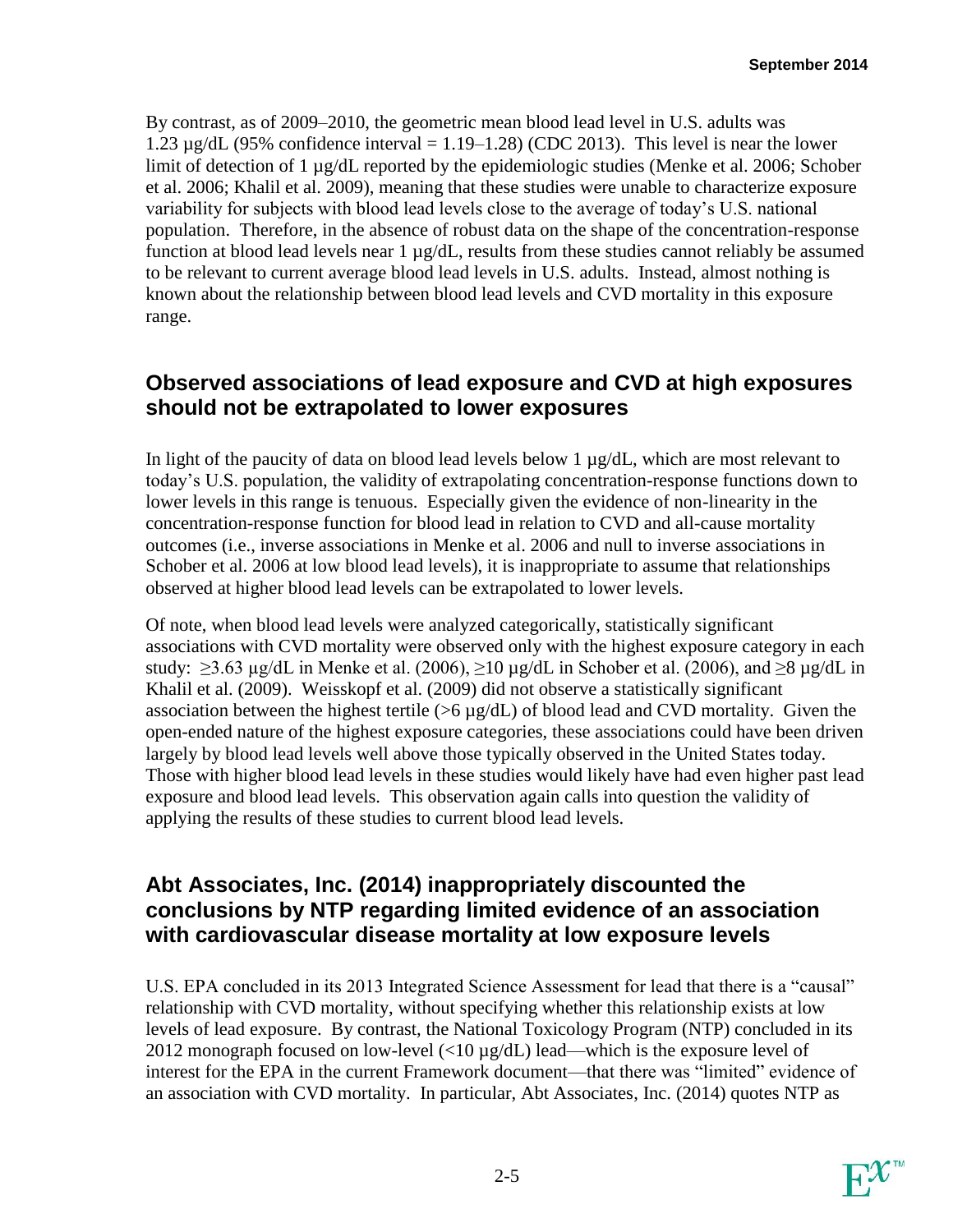stating that the "association between increased CVD mortality and increased blood Pb was supported by three prospective studies but not supported by two prospective studies, one of which reported a significant association with bone Pb." Bone lead is more representative of cumulative life-long lead exposure than blood lead, although it also has limitations for assessing the magnitude, timing, and frequency of the exposure.

On pp.2-5 to 2-6, Abt Associates, Inc. (2014) largely discount the NTP conclusions by noting that one of the two negative studies (Møller and Kristensen 1992) combined fatal and non-fatal CVD cases, and that the other negative study (Weisskopf et al. 2009) "suffers from selection bias" because the study cohort "is weighted toward individuals without CVD, given that in order to be entered into the cohort you could not have prior CVD. For older individuals this creates a strong selection bias toward heart-healthy people." In fact, selecting cohort members based on the absence of a history of CVD does *not* create selection bias, which occurs when study participation is associated with both the outcome *and* the exposure. In the Weisskopf et al. (2009) study, eligibility was dependent on relatively low risk of the outcome (CVD), but independent of the exposure (blood and bone lead concentration), and therefore would not have resulted in a distortion of estimated relative risks.

Rather, the apparent selection bias described by Weisskopf (2013) seems to have been due to socioeconomic status, which can influence lead exposure, future CVD risk, and the decision to participate in a cohort study (including study entry and follow-up). This type of selection bias can affect any cohort study, not only that conducted by Weisskopf et al. (2009), as discussed further below.

The inclusion of both fatal and non-fatal CVD cases in the study by Møller and Kristensen (1992) should not have diminished the association with blood lead levels if lead causes the development of CVD, rather than increasing CVD severity (such that it would be associated with fatal but not non-fatal disease). Given that EPA (2013) concluded that a causal association exists between lead and blood pressure increases and hypertension, and NTP (2012) concluded that there is sufficient evidence that low-level blood lead is associated with these outcomes, this scenario seems implausible. Thus, the null association between blood lead level and fatal and non-fatal CVD reported by Møller and Kristensen (1992) should not have been dismissed as irrelevant to the association with CVD mortality.

In summary, Abt Associates, Inc. (2014) inappropriately discounted NTP's conclusion about the "limited" evidence of an association between low-level blood lead and CVD mortality (NTP 2012), and should have given greater credence to the two studies with null results before proceeding to estimation of a concentration-response function for an association that may not be causal. Of note, two of the three prospective studies with positive results (Menke et al. 2006; Schober et al. 2006) were based on the same study population. Thus, among the studies cited by NTP (2012), only two independent prospective studies found a positive association between blood lead and CVD mortality (primarily at higher lead exposure levels), whereas two found no significant association. Further, Hara et al. (in press) conclude that small and inconsistent effect sizes in the associations of blood pressure with blood lead likely exclude current environmental lead exposure as a major hypertension cause in the United States.

Assessing causation for CVD is especially complicated and there exist predominant causal factors that should not be ignored when assessing causation for any one possible factor, namely

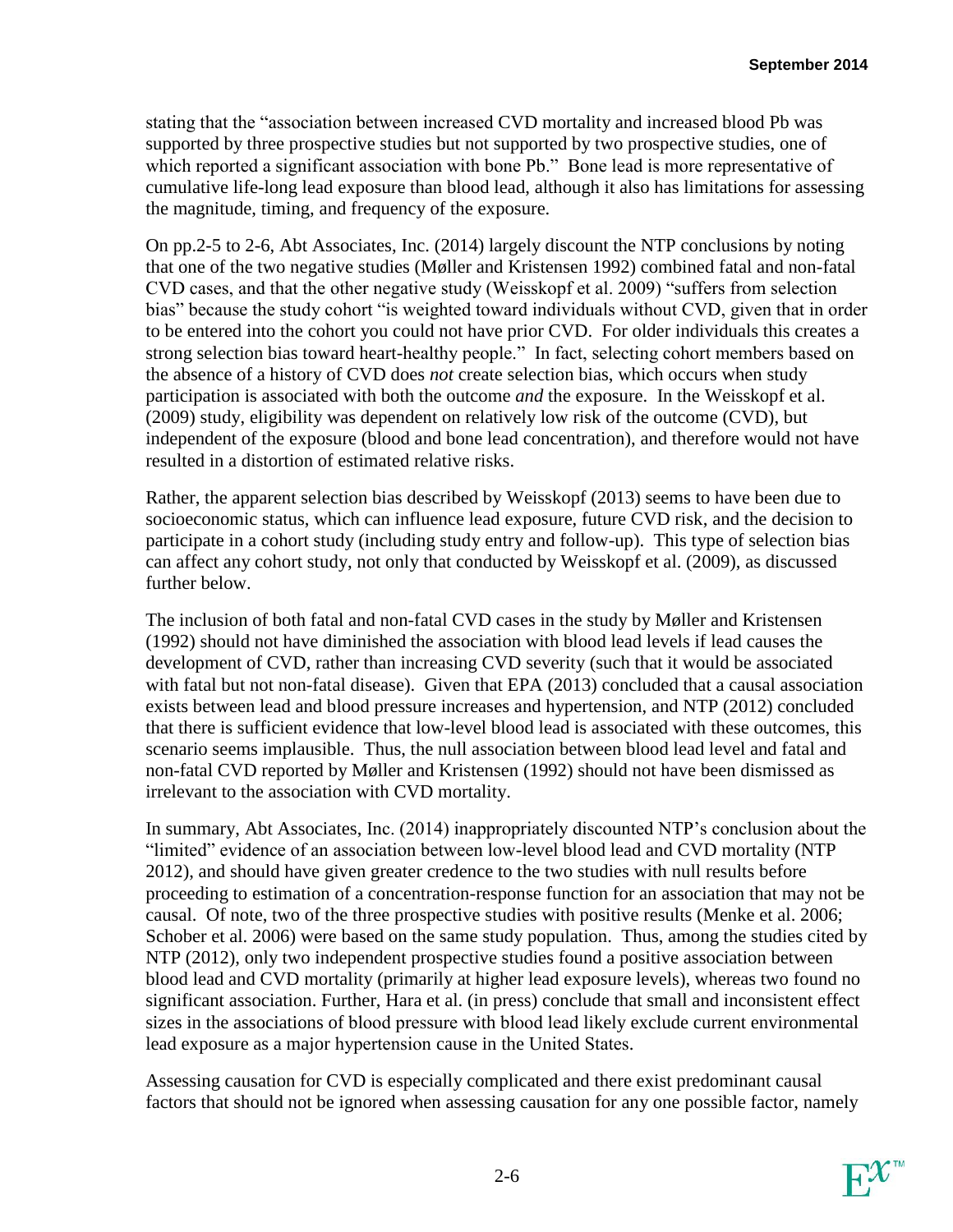exposure to lead. The flow chart below represents a conceptual model the potential cumulative risk of a multitude of factors with regard to CVD as a health endpoint (Menzie and Kashuba, 2013). This conceptual model was prepared as part of the Agency's effort to develop guidance on consideration of cumulative risks. However, the model also displays the myriad factors that need to be taken into account when assessing causation. It should be evident from this figure that correlations that may be present in data sets may not reflect causal relationships. We consider the significance of some of these factors later in our comments.



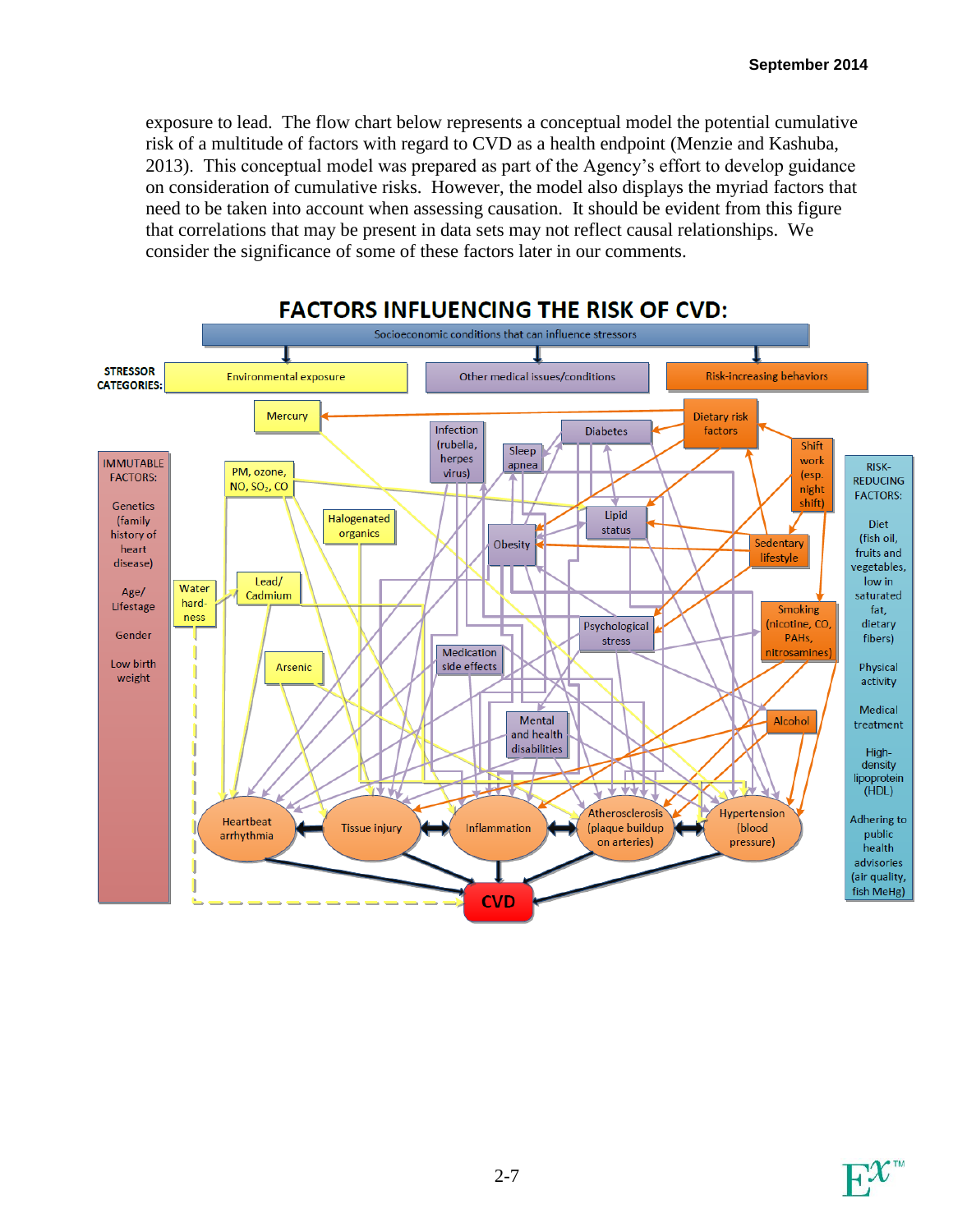#### **Use of only a single analysis from Menke et al. (2006) to develop the concentration-response function should be expanded to consider the full evidence from this study and others**

The concentration-response function for blood lead and CVD mortality by Abt Associates, Inc. (2014) is ultimately based on the results of only one study (Menke et al. 2006). The selection of this study is reasonably well justified based on the following considerations: (1) Menke et al. (2006), but not the other three studies considered (Schober et al. 2006; Khalil et al. 2009; Weisskopf et al. 2009), reported results using a continuous concentration-response function; (2) Menke et al. (2006) was based on a nationally representative adult population, whereas Khalil et al. (2009) and Weisskopf et al. (2009) were not; and (3) Menke et al. (2006) had the largest study population. Also, Menke et al. (2006) considered both confounding and effect modification by hypertension and estimated kidney function, among other factors, whereas the other studies did not (although Khalil et al. [2009] adjusted for confounding by hypertension and numerous other factors). Finally, in a personal communication, Dr. Weisskopf "revealed that there were errors in the analysis" (Abt Associates, Inc. 2014, p.2-6) and recommended against using the results of Weisskopf et al. (2009) before corrected results were available, thereby ruling out this study.

Although Menke et al. (2006) appears to be the most appropriate study of the four considered for development of the concentration-response function, several issues nevertheless diminish its utility for this purpose. For instance, results of a quadratic spline model were presented graphically for all-cause mortality, myocardial infarction mortality, stroke mortality, and cancer mortality (Figure 1 of Menke et al. 2006), but not for overall CVD mortality. Evidence of an inflection point in the models for both all-cause and myocardial infarction mortality at approximately 2 µg/dL blood lead, with *negative* slopes between 0 and 2 µg/dL (as well as above approximately 7 µg/dL) suggests that a similar inflection point might be detected also for CVD mortality, indicating important non-linearity in the concentration-response function. However, because quadratic spline results were not presented by Menke et al. (2006) for CVD mortality, whether a similar non-linear dose-response trend exists for this endpoint is unclear. Instead, only the hazard ratio (HR) for CVD mortality based on the possibly incorrect assumption of a (log-log) linear concentration-response function was used by Abt Associates, Inc. (2014).

Two other issues not fully addressed by Menke et al. (2006) are modification of the concentration-response function by age and time period. Schober et al. (2006) analyzed the same data set from the National Health and Nutrition Examination Survey (NHANES III) limited to adults aged  $\geq 40$  years (presumably because CVD mortality among adults under age 40 years may be etiologically different from that in older adults). Instead of setting time since the NHANES III examination as the time scale for the Cox proportional hazards regression model—the approach used by Menke et al. (2006)—Schober et al. (2006) used age as the time scale and stratified the baseline hazard by birth cohort and survey phase, to allow for the decline in cumulative lead exposure over time. Schober et al. (2006) reported that "[f]or each category of deaths, statistical testing did not support the null hypothesis that proportional hazards were constant by age" (pp. 1539–40)—that is, the association varied significantly by age—and the authors therefore reported results stratified by age group. The hazard ratio for CVD mortality

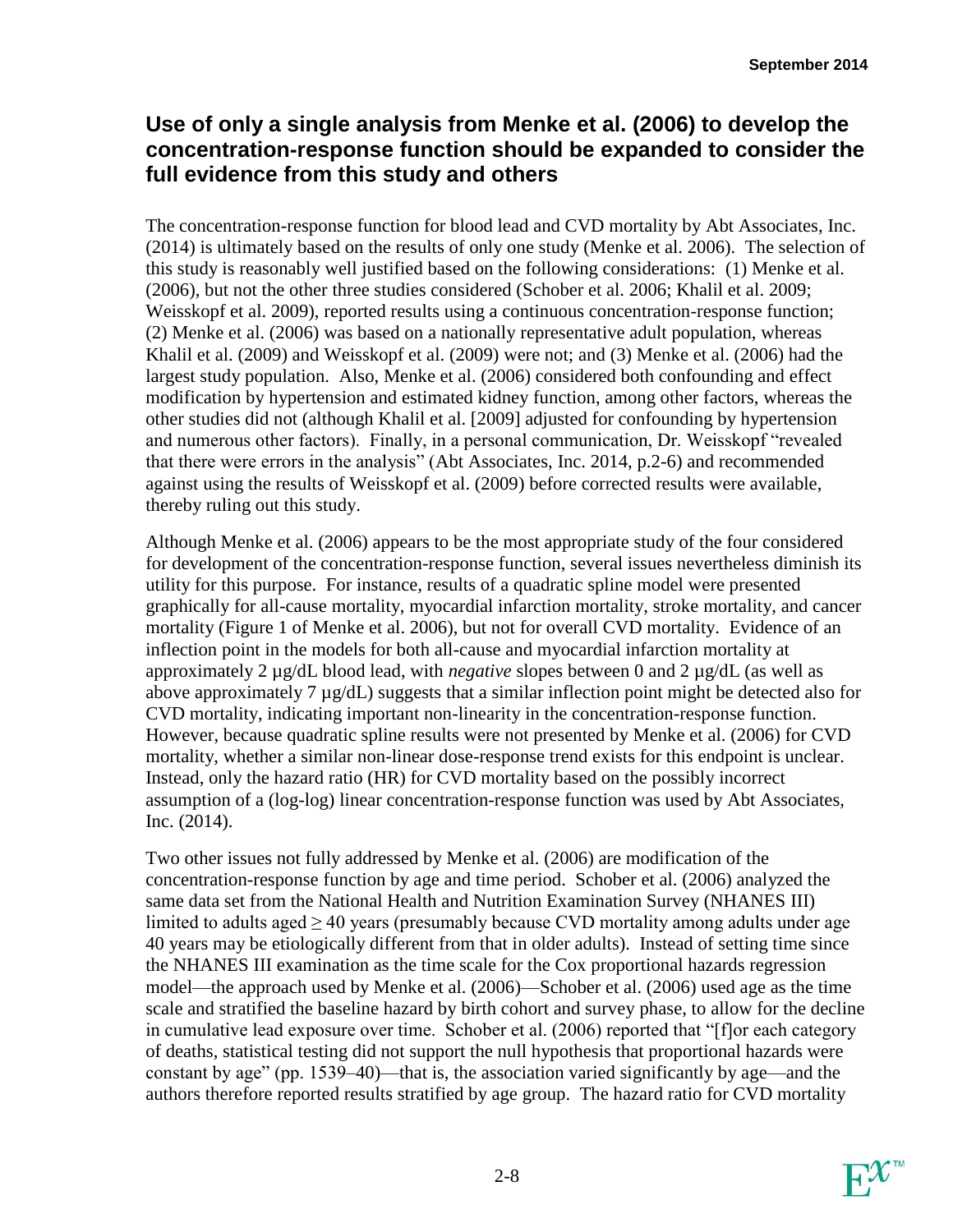was not statistically significant in any age group, but was stronger for ages 75–84 years than for 40–74 or >85 years. By contrast, Menke et al. (2006) found no statistically significant subgroup heterogeneity in the hazard ratio for CVD mortality, although the results suggested that the association was stronger for  $<60$  than  $\geq&60$  years. Thus, whether the association between blood lead level and CVD mortality varies by age group in the NHANES III data set is unresolved. If the relationship is indeed modified by age, then the concentration-response function may not be generalizable to all age groups.

Menke et al. (2006) did not stratify results by birth cohort or survey phase, nor did they allow for different baseline hazards by these factors, as did Schober et al. (2006). Menke et al. stated that they evaluated the proportionality assumption of the Cox model using Schoenfeld residuals, but they did not report whether they detected any violation of this assumption—that is, whether the hazard ratio varied over calendar time (the time scale that they used). Therefore, it is unclear whether the association between blood lead level and CVD mortality varied over calendar period or birth cohort. If such variation was observed, it would also limit the generalizability of the concentration-response function (as well as the validity of the Cox model results).

Abt Associates, Inc. (2014) did not attempt to validate their concentration-response function against the results of the other three studies. If the results of Menke et al. (2006) are valid in terms of showing little subgroup heterogeneity of the hazard ratio between blood lead and CVD mortality, then the results should apply to other populations, including older women (Khalil et al 2009), male veterans (Weisskopf et al. 2009), and an older subset of the same study population (Schober et al. 2006). Validation in other study populations is thus seemingly reasonable. (If, on the contrary, the association does vary by age and sex, then the function is not as broadly generalizable as suggested by the authors.)

The authors of the document suggest that differences in health outcomes evaluated by the four studies hamper comparison of results (Abt Associates, Inc. 2014, p.3-15). However, an evaluation of the International Classification of Disease (ICD) codes used in the four studies reveals that results should be comparable at least among Menke et al. (2006), Schober et al. (2006), and Weisskopf et al. (2009). As their outcome measure, Menke et al. (2006) considered all diseases of the circulatory system except for transient cerebral ischemia (ICD  $9<sup>th</sup>$  Revision [ICD-9] codes 390–459, except 435, for deaths in 1988–1998 and ICD-10 codes I00–199 for deaths in 1999–2000). This is essentially the same approach taken by Weisskopf et al. (2009), who considered ICD-9 codes 390–459, including 435; and Schober et al. (2006), who considered ICD-10 codes I00–I78, excluding I80–I99 (diseases of veins, lymphatic vessels, and lymph nodes, not elsewhere classified; and other and unspecified disorders of the circulatory system—i.e., diseases not likely to make a major contribution to CVD mortality). Khalil et al. (2009) selected ICD-9 codes 401–404 (primary hypertensive disease), 410–414 (ischemic heart disease), 425 (cardiomyopathy), 428 (heart failure), 429.2 (unspecified cardiovascular disease), 430–438 (cerebrovascular disease), and 440–444 (atherosclerosis, aortic aneurysm and dissection, other aneurysm, other peripheral vascular disease, and arterial embolism and thrombosis), as well as 798 (sudden death, cause unknown). The comparability of results for CVD mortality in this study to those from the other studies depends on the proportion of CVD deaths that are attributed to these codes—probably the majority, in which case, the results would be reasonably comparable.

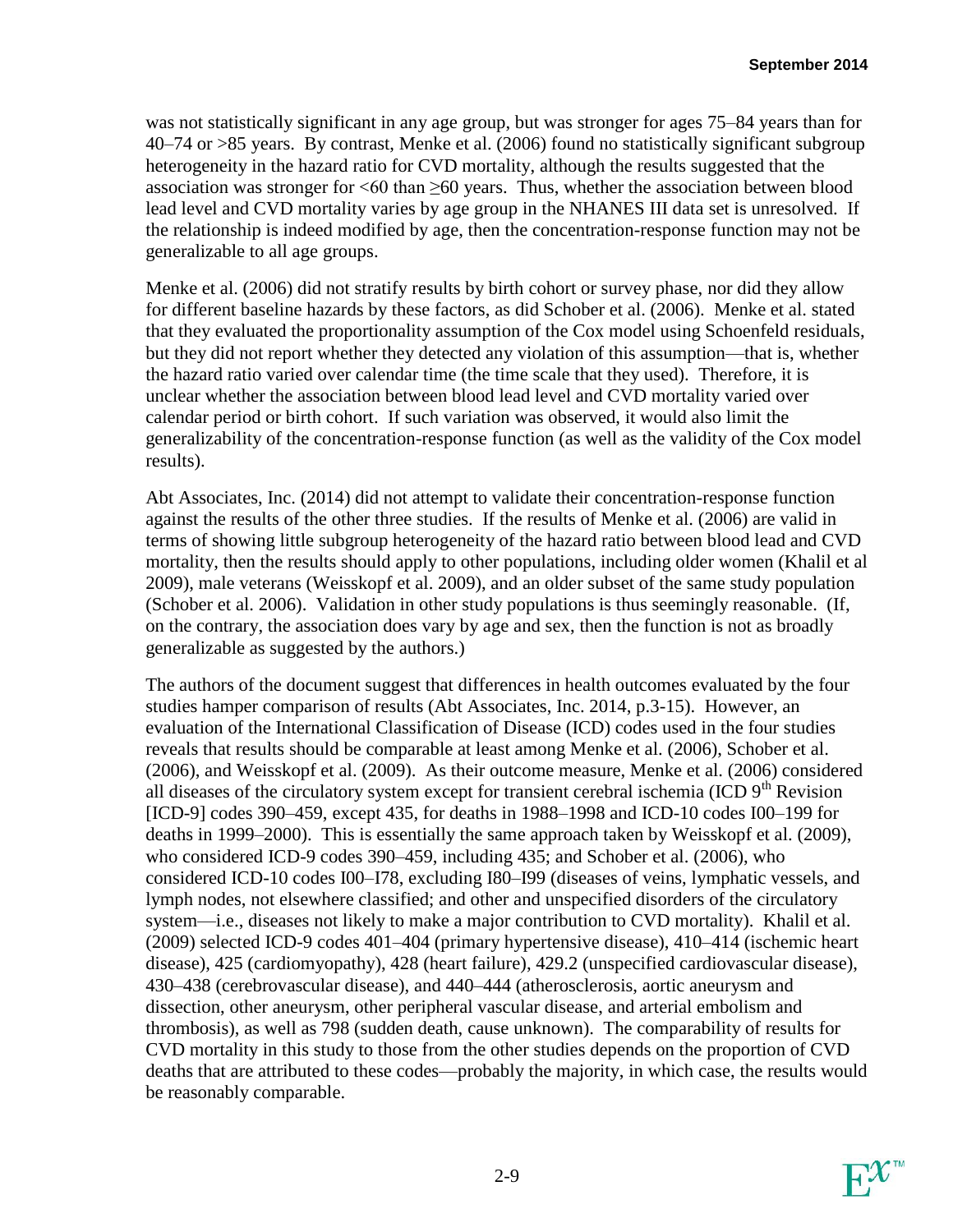Thus, it should have been feasible and appropriate to compare the derived concentrationresponse function to the results of the other studies. Consistency of results would lend credence to the validity and generalizability of the derived function, whereas inconsistency would suggest sources of error or heterogeneity that need to be considered before applying the function to the general population for a benefits analysis.

## **Overall epidemiologic evidence is sparse**

Only four epidemiologic studies were considered in the development of the concentrationresponse function between blood lead and CVD mortality (Menke et al. 2006; Schober et al. 2006; Khalil et al. 2009; Weisskopf et al. 2009), and two of these were based on overlapping study populations (Menke et al. 2006; Schober et al. 2006), leaving only three independent studies of this association. Especially in light of important methodological limitations of these studies, this is an insubstantial body of literature on which to base public health and policy decision making.

All four studies relied on a single measure of blood lead level as the exposure metric. (Weisskopf et al. [2009] also used bone lead measurements taken at two anatomic sites—the tibia and the patella.) The limitations of using a single blood lead sample to assess lead exposure were discussed earlier.

All four studies used death certificates to determine cause of death, although Khalil et al. (2009) supplemented this information with hospital discharge summaries for 33% of deceased participants ( $n = 41$  deaths from all causes). Misclassification (especially poor sensitivity) of CVD mortality based on death certificates is well known (e.g., Herrett et al. 2013; Wexelman et al. 2013; Harriss et al. 2011). Such misclassification could have been either non-differential or differential by lead exposure status, leading to unpredictable bias in the observed associations.

Confounding is a key concern in studies of the potential adverse health effects of lead exposure. Socioeconomic and many other environmental and behavioral factors are associated with lead exposure, and many of these factors are also associated with a variety of health outcomes, including CVD, raising the possibility of confounding. Although all four studies attempted to adjust for potential confounding by socioeconomic, demographic, and other factors—with more covariates included in the multivariate models used by Menke et al. (2006) and Khalil et al. (2009)—residual confounding cannot be excluded, whether due to failure to control for unmeasured factors or inadequate control for measured factors. Adjustment for confounding is particularly difficult for adults, because many earlier-life covariates that may be important for lead exposure and CVD risk are unknown.

For example, Menke et al. (2006) controlled for cigarette smoking as current, former, or never; alcohol consumption as yes vs. no; education as high school or below; physical exercise as  $\geq$ 3 times per week or less; and household income as  $\geq$ \$20,000 per year or below. Blood lead levels were statistically significantly higher among current smokers, alcohol consumers, those without a high school education, those without regular physical exercise, and those with a lower income—all of which are risk factors for CVD mortality. Therefore, the observed associations with elevated blood lead levels, with hazard ratios generally below 2.0, could readily be

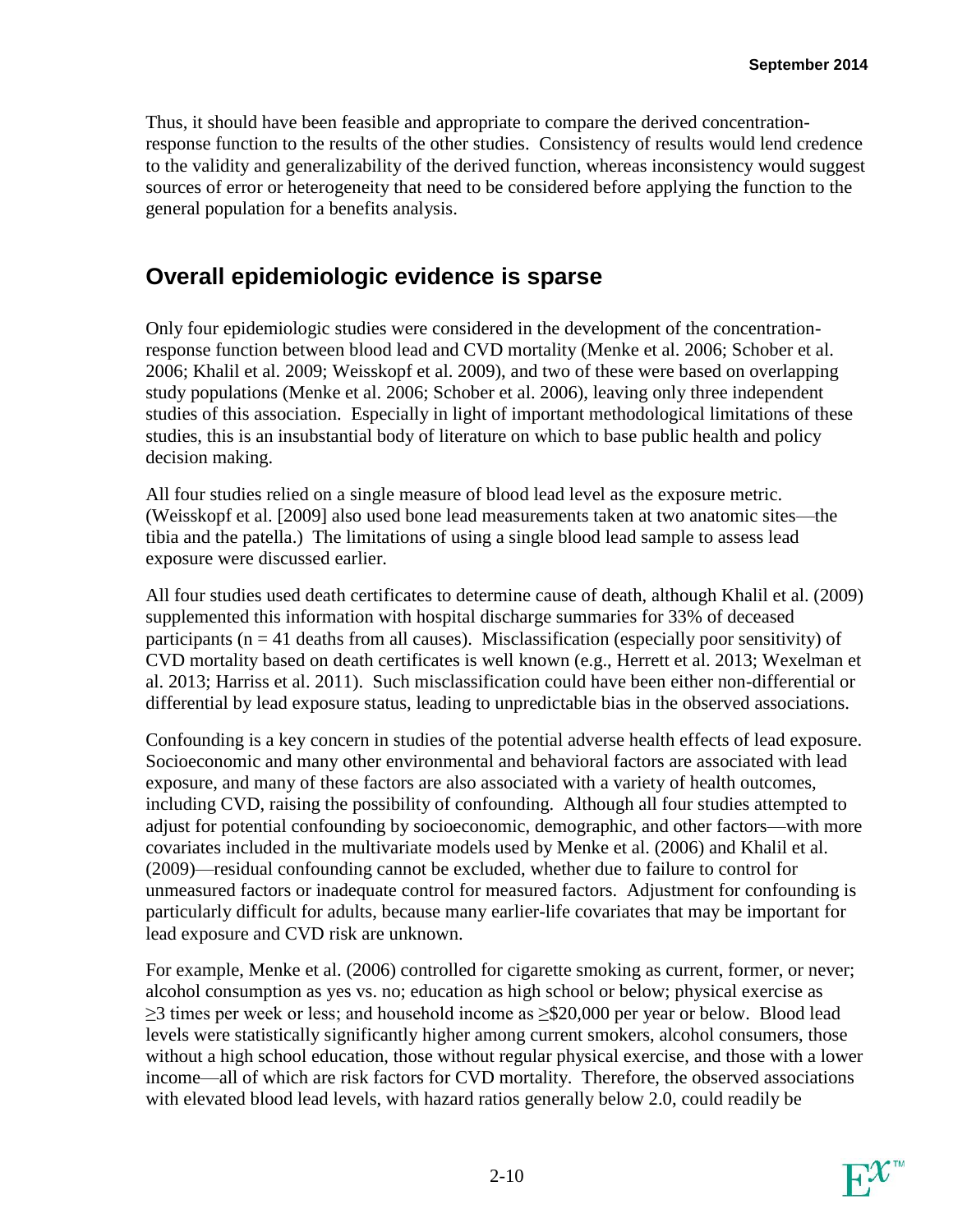explained by residual confounding. (Adjusted relative risks between these factors and blood lead levels were not reported by Menke et al. [2006], but they are typically stronger than 2.0 and could, therefore, be responsible for the observed hazard ratios.)

As noted by Weisskopf (2013), selection bias based on socioeconomic status is also a concern, even in prospective cohort studies: "Because socioeconomic status (SES) is often a strong predictor of cohort study participation, and many environmental toxicants have strong associations with SES, studies of health effects of environmental toxicants may be particularly susceptible to this bias." That is, if study enrollment and/or completion of study follow-up are related to both lead exposure and risk of future CVD mortality, as might occur if participation is associated with socioeconomic status, then estimated associations will be biased. In the cohort studied by Weisskopf (2013), non-participation resulted in bias of the association between bone lead levels and ischemic heart disease mortality toward the null. However, bias away from the null may occur in other settings. None of the four cohort studies under consideration is immune from this potential bias.

## **Other issues related to the Abt Associates, Inc., report**

Other issues that are important for U.S. EPA to address before moving forward are identified below.

- The Abt Associates, Inc., document summarizes the NTP (2012) and EPA (2013) conclusions about other CVD morbidity endpoints, such as blood pressure, hypertension, coronary heart disease, peripheral artery disease, and cerebrovascular disease, but a concentration-response function is developed based only on CVD mortality. The decision not to use CVD morbidity endpoints was not thoroughly discussed and justified, but should have been considered, perhaps even for the purpose of sensitivity analysis. In addition, the decision not to consider other organ systems (e.g., neurological, renal, reproductive/developmental) as endpoints for development of the concentration-response was not thoroughly discussed and justified.
- The document briefly summarizes potential modes of action for lead and CVD, based on discussion in the U.S. EPA Integrated Science Assessment for lead. The summary implies a degree of certainty about the effects of lead on reactive oxygen species, nitrogen dioxide, inflammation, calcium ions, etc., and the downstream impact on CVD. However, the strength of this experimental evidence and its relevance to clinical CVD development and progression should be discussed more fully.
- High lead exposure is toxic to the kidneys, and kidney damage can result in hypertension, which is a risk factor for CVD. Less clear is whether moderate to lower lead exposure causes such effects. Because lead excretion is mainly through the kidneys, those with kidney disease and a reduced glomerular filtration rate (and hypertension) may have a higher blood lead level due to a reverse-causation phenomenon. Such a possibility has not been considered thoroughly by the authors of this document or the authors of the underlying studies.

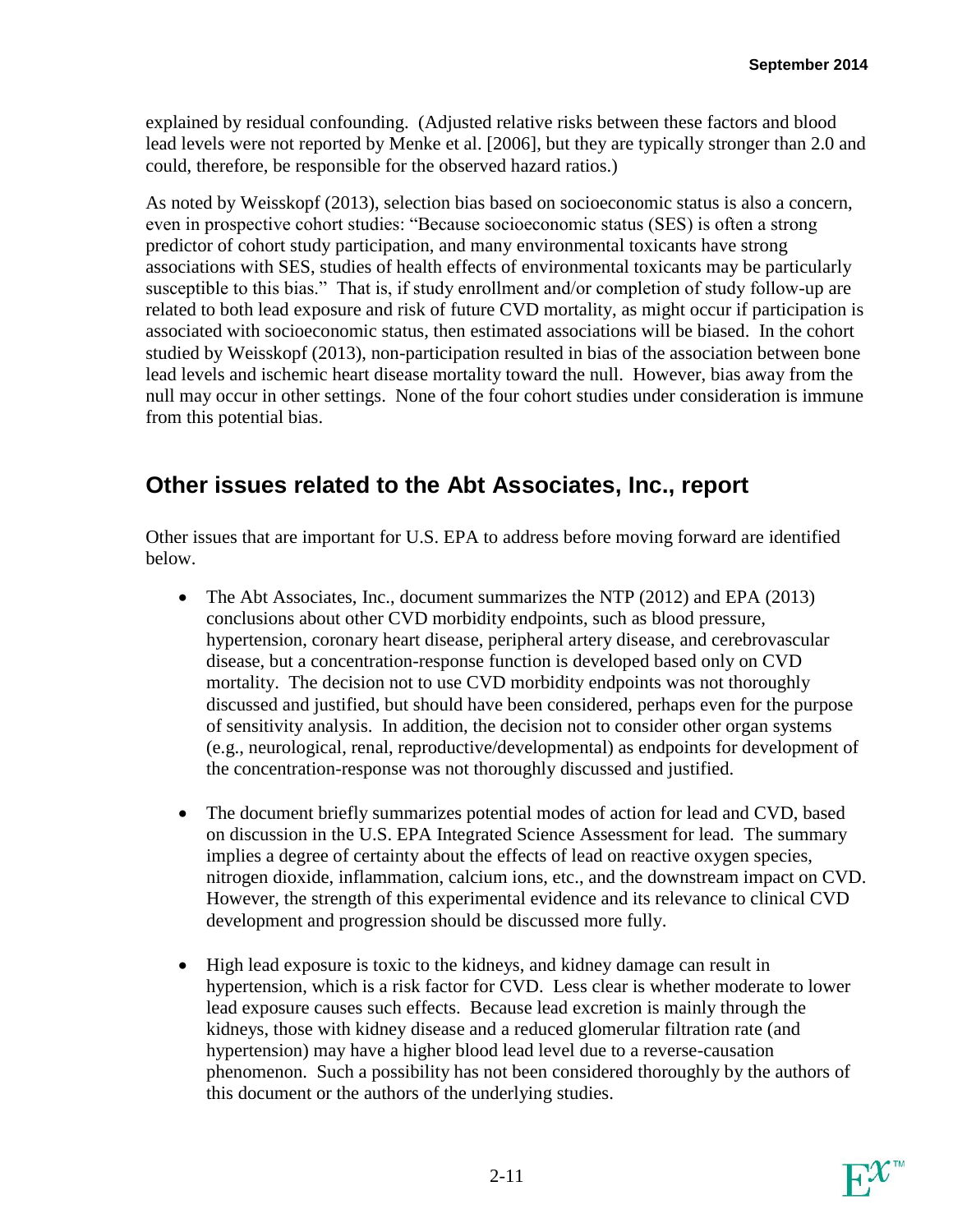## **Dispersion Modeling Procedures**

Although the Framework mentions that the EPA AERMOD model will likely be used to model the dispersion of lead-containing dust from renovated buildings as part of the exterior analysis, and mentions some of the parameters that will be incorporated in associated Monte Carlo analyses, the notice and the Framework both acknowledge that the Framework "does not provide significant detail regarding modeling inputs and results" and that "further details … would be provided for review and comment in any future proposal." Consequently, it is not possible at this time to provide detailed comments on the proposed modeling approach, because it is not yet well defined. Indeed, it is not even clear whether EPA has a good idea of how it intends to model the downwind transport of dust emissions that would be generated by RRP activities.

One of EPA's specific criteria for the models to be used is to be consistent with the analysis used for the 2008 RRP rule. However, neither the April 22, 2008, final rulemaking notice nor the January 10, 2006, proposed rulemaking notice for the RRP rule provide any information regarding any air dispersion modeling that may have been conducted to support development of that rule. Indeed, there is no mention of air dispersion modeling in these prior notices, and there is no sign that any was conducted. However, in an earlier ANPR published on May 6, 2010 (2010 ANPR), EPA requested public comment on several issues that may provide some insight into EPA's thinking regarding the dispersion modeling.

Given the lack of detail regarding dispersion modeling inputs and procedures in the Framework, our comments focus on the suitability of the general approach, the appropriateness of the model proposed for use (AERMOD), and issues that should be taken into account in any modeling analysis that might be used to support rule development.

The use of a dispersion model, like AERMOD, to describe the downwind transport of dust emissions from a source is well established for various regulatory purposes. However, if AERMOD is used to predict dust concentrations and/or deposition downwind of RRP activities, and if the results are to be used in an absolute (rather than relative) sense (which appears to be the case here), then the results will be no better than the accuracy with which the modeled emission rates can be specified. Therefore, how EPA intends to estimate dust emission rates is a critical consideration.

Emissions to the outdoor environment due to dust generated by indoor RRP activities will likely be small, particularly if containment measures are used in accordance with standard workplace practices. Emissions to the outside environment from dust generated by exterior RRP activities would likely be larger. The 2010 ANPR references a 2007 report ("Characterization of Dust Lead Levels After Renovation, Repair, and Painting Activities") that includes information on the amount of lead collected per square foot for various types of interior and exterior RRP jobs. EPA could consider using these data to estimate dust generation rates if the underlying data are suitable and reasonably representative of the activities to be analyzed. It's unclear whether this is EPA's intention.

Another possible approach would be to use some sort of mass-balance approach, as implied by Figure 3 and Appendix B of the Framework, based on the listing of factors such as the fraction of paint emitted in bulk and aerosol form and the containment efficiency. However, the

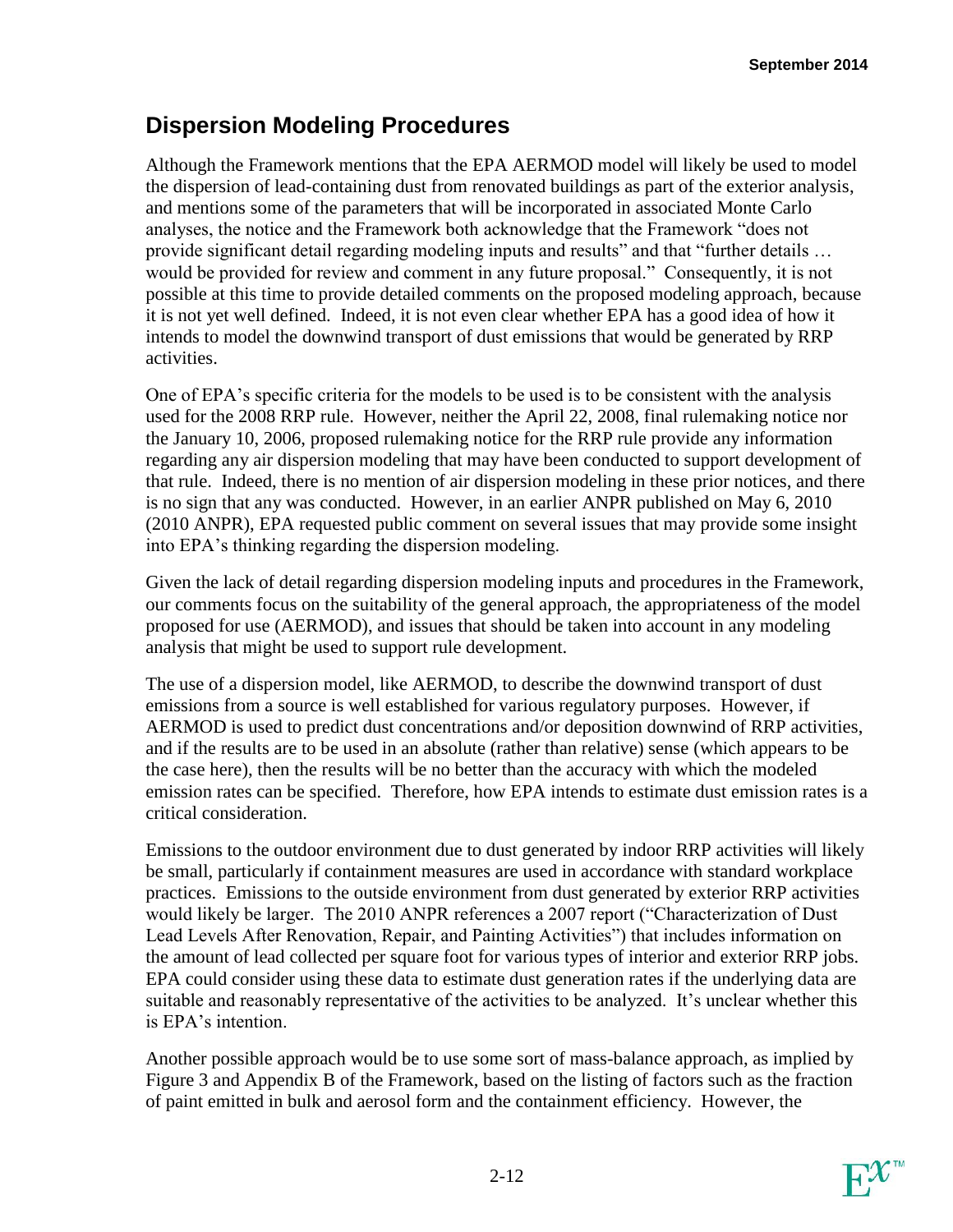Framework text mentions the use of a mass-balance approach with respect to the interior, not the exterior, analysis.

Another possible approach would be to use existing AP-42 factors for certain types of activities, such as abrasive blasting and some construction activities. However, the associated emission factor ratings are likely not good enough (e.g., the abrasive blasting emission factor is "E" [poor]) to provide meaningful emissions estimates.

The important factor is whether emission rates associated with interior and exterior RRP activities can be estimated accurately enough to provide a means of obtaining meaningful predicted downwind impacts for use in other portions of the analysis. Without this, estimates of exposure and impacts on blood lead become highly uncertain.

Other concerns relate to source characterization. In the 2010 ANPR, EPA asked whether dust drifting from exterior renovations would resemble smelter plumes. Because of differences in the sources, we know that this would not be the case. Plumes from smelters are hot and buoyant and typically emitted from high stacks or from roof monitors. Smelter emissions would be modeled either as point sources (for stacks) or as buoyant line sources (for roof monitors). In contrast, emissions of dust from renovations, particularly from exterior work, would be expected to be largely non-buoyant and would not likely be released from an identifiable chimney, stack, or vent. The emissions would be fugitive in nature and would be best characterized as a volume source, not as a point source.

In the Framework, EPA specifically mentions the ability of AERMOD to incorporate consideration of "obstruction adjustment." We assume that EPA is referring to the building downwash algorithms within AERMOD. However, these algorithms are invoked only for point sources, not for volume sources. Therefore, one of the attributes that EPA cites for selecting AERMOD may not be compatible with or relevant to the likely nature of the sources that would be modeled. The only adjustment that might be applied to volume sources is characterizing the initial horizontal and vertical plume dispersion or size as a function of building size. Although this will account to some extent for enhanced initial dilution due to the source building, it will not account for any subsequent dilution associated with downwind structures. If the downwind target structures where impacts are to be estimated are tall or in clusters, AERMOD will treat the plume as if it moves through (rather than around) those structures, and the associated plume dilution will be underestimated. This could lead to an overestimation of downwind concentrations.

Another potential issue relates to the treatment of wet and/or dry deposition in the exterior analysis. It's not clear whether EPA intends to use AERMOD to explicitly predict deposition of dust generated by RRP activities, or if the consideration of deposition is limited to the use of the separate dust model cited for use in the interior analysis. It would seem that estimates of deposition would be relevant to tracking in dust from the outdoors downwind of public and commercial buildings and residences. However, given the relatively short downwind region of impact that would be expected from most RRP activities, the amount of dust that would be deposited in the near-field area is likely to be small. If AERMOD is used to estimate deposition, then additional parameters (such as the particle size distribution and/or a mean particle size) would be needed. This sort of information may not be readily available.

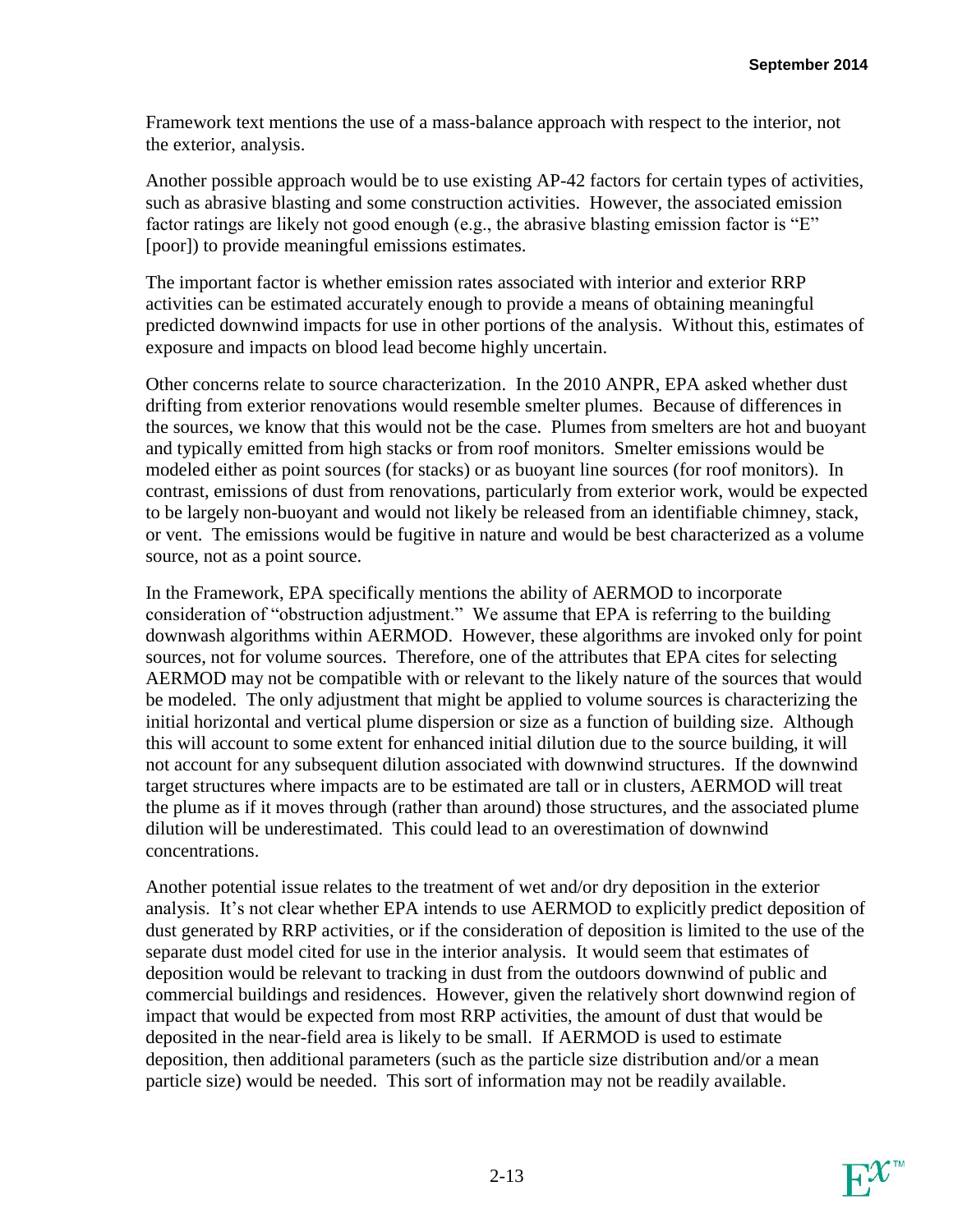RRP activities are often of fairly short duration and generally would be expected to occur during daylight hours. If this is the case, then any modeling conducted by EPA to support rulemaking should account for the expected times of occurrence and duration of these activities. If the RRP activities under consideration will not occur at night but are modeled as if they do, then the AERMOD results will likely significantly overestimate actual impacts. Studies have shown, and EPA has acknowledged, that AERMOD, in its regulatory default mode, greatly overestimates actual impacts from low-level sources during light wind and stable hours (i.e., the conditions that tend to occur at night). Therefore, it will be important to use model options in AERMOD that can account for variations in emissions with time of day and season, if applicable. In addition, it would be advisable to use certain "beta" (non-default) options within AERMOD and the associated AERMET meteorological pre-processor to help reduce the degree of model over-prediction that has been observed during light-wind, stable hours. Otherwise, impacts from RRP activities may be overestimated significantly, and the analyses may reach spurious conclusions regarding associated hazards.

EPA does not indicate the averaging times of concern for potential health effects. The National Ambient Air Quality Standard for lead has a rolling 3-month average basis. Is this the averaging time associated with potential health effects from RRP activities? Many RRP activities are of relatively short duration, so any modeling to determine impacts should account for the duration of the activities of interest, as well as the averaging time for any potential associated health effects.

Like most atmospheric dispersion algorithms, AERMOD predicts only average (i.e., first-order expectations of) patterns, and does not accurately account for either short-term temporal fluctuations or short-term spatial heterogeneity (i.e., second-order expectations), of atmospheric dispersion. Potential exposure mischaracterization of relatively large magnitude (e.g., ~10-fold [Bogen and Gouveia 2008]) within modeled atmospheric dispersion "footprints" have been shown to be associated with ignoring expected second-order atmospheric dispersion effects over periods of several hours. To the extent that the durations of RRP activities are substantially shorter than 3 months, it is likely that AERMOD predictions may similarly mischaracterize impacts of deposition due to external RRP sources. Dispersion modeling for the Framework should discuss this issue, and possibly address it using proposed, relatively simple postprocessing methods that can be applied to adjust the output of atmospheric dispersion models such as AERMOD that generate only first-order dispersion-modeling predictions (Bogen and Gouveia 2008).

The Framework mentions a variety of factors that may be incorporated in the Monte Carlo analyses. These include climate region, rain frequency, and obstruction adjustment, as well as several "receptor building characteristics" that include distance of receptor from renovated building, receptor use type, area of building, receptor location (urban or rural), location of receptor relative to renovated building, and height of receptor building. Issues associated with obstruction adjustment have already been discussed. Issues associated with climate regime and rain frequency could be addressed by selecting a variety of meteorological data sets that would span a range of geographic locations and climate categories. AERMOD can be run with urban or rural dispersion coefficients, to account, to some extent, for receptor location. AERMOD can also account for local surface characteristics and effects on meteorology through the specification of representative values of albedo, surface roughness, and Bowen ratio.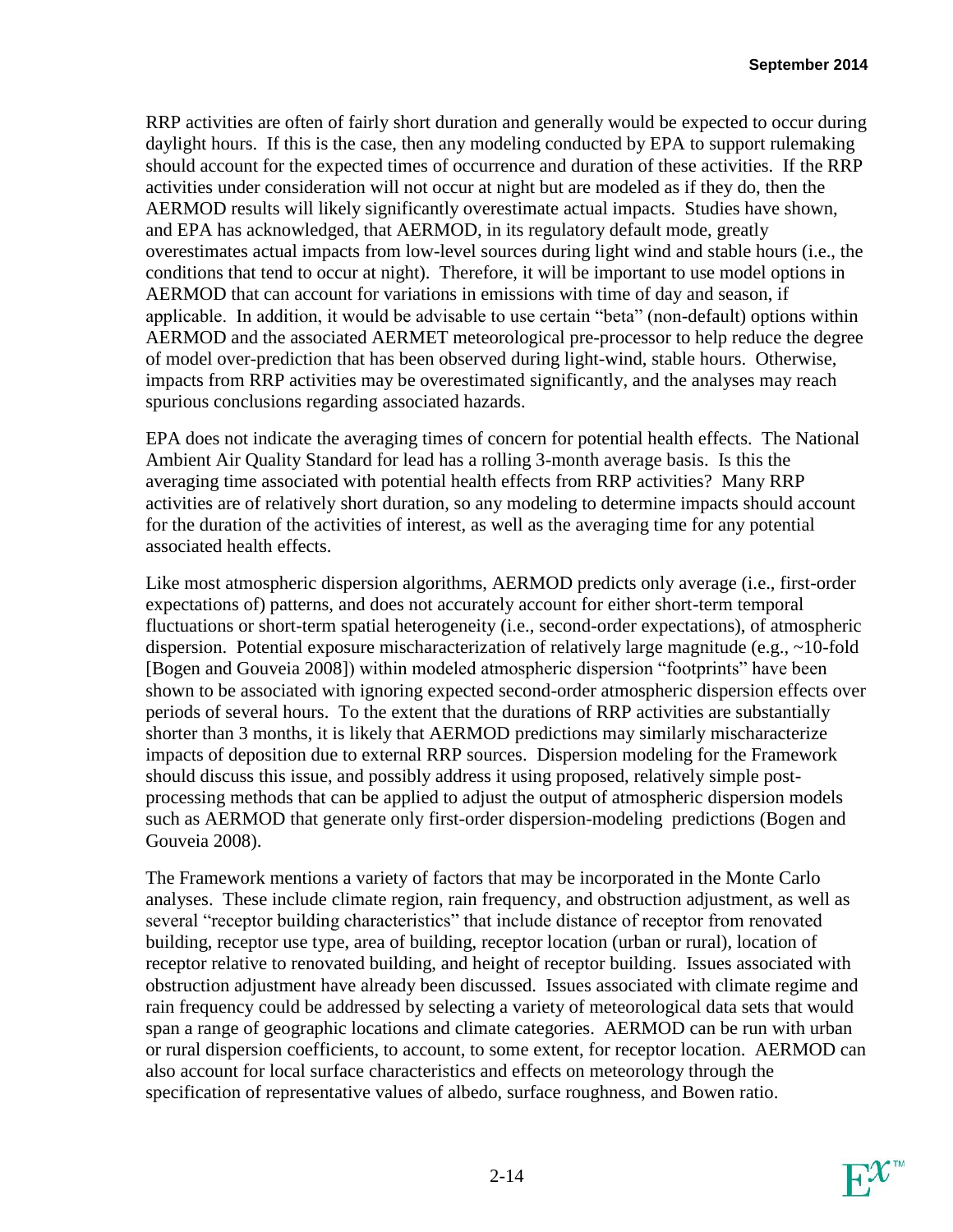## **Interior Modeling**

EPA has stated in the framework document that they will likely use a mechanistic mass-balance model, together with Monte Carlo analysis, to evaluate lead hazards from RRP activities in public and commercial buildings. This model assumes that the indoor air is well mixed and contains no concentration gradients in the space.

Mage and Ott (1996) have stated that there is no scientific basis to adjust modeling calculations with a simple mixing factor to account for rooms that are not well mixed. Rooms undergoing renovation, repair, and painting (i.e., the source rooms) will have significant concentration gradients during the lead-dust-generating work tasks, and this will likely invalidate the assumption of a well-mixed room. In addition, other work spaces in buildings will also have concentration gradients created by particle resuspension from foot-traffic areas and HVAC zones, and workstation design or layout. While there are some modeling techniques that can be used to overcome this issue, they will significantly add to the complexity of the models and overall uncertainties of the results. For example, use of multiple zones or compartments or use of computational fluid dynamics (CFD) modeling, as recommended by Mage and Ott, can be attempted. However, the framework document does not discuss the use of multi-zone modeling or CFD modeling as a likely option.

The model must provide an inventory of dust in the air and on the floor through time in order to arrive at lead dose. The large size and time-dependent nature of concentration gradients found in commercial buildings negate the assumption of heterogeneous environments, which assumption is necessary to estimate exposure over time under the static conditions assumed by the model.

Furthermore, the model as it stands now is very complex and requires estimates of central tendencies for some parameters, and distributions for others, that are the most sensitive to estimating exposure. Notwithstanding the large number of parameters that exist in commercial buildings that affect particle transportation and deposition on a daily basis, estimating values for renovations will be extremely difficult, due to the paucity of empirical data that could be used to validate an estimated distribution(s). Also, the model purposely ignores HVAC filtration, which is an important sink for particulates in commercial buildings.

In summary, predicting particle behavior and deposition with mathematical modeling from interior sources, such as from RRP in public and commercial buildings, has not been fully developed to the point where one can reliably use models to estimate exposures for purposes of hazard or risk assessment, as proposed in the Framework.

# **Monte Carlo Procedures to Characterize Exposure and Risk**

The proposed Framework indicates that "EPA would assess elevations in lead exposure resulting from a broad range of scenarios, considering variations in types of renovation activities, building types, sizes and configurations, use and occupancy patterns, cleaning frequencies, etc., which are designed to be reflective of actual P&CB settings … in both

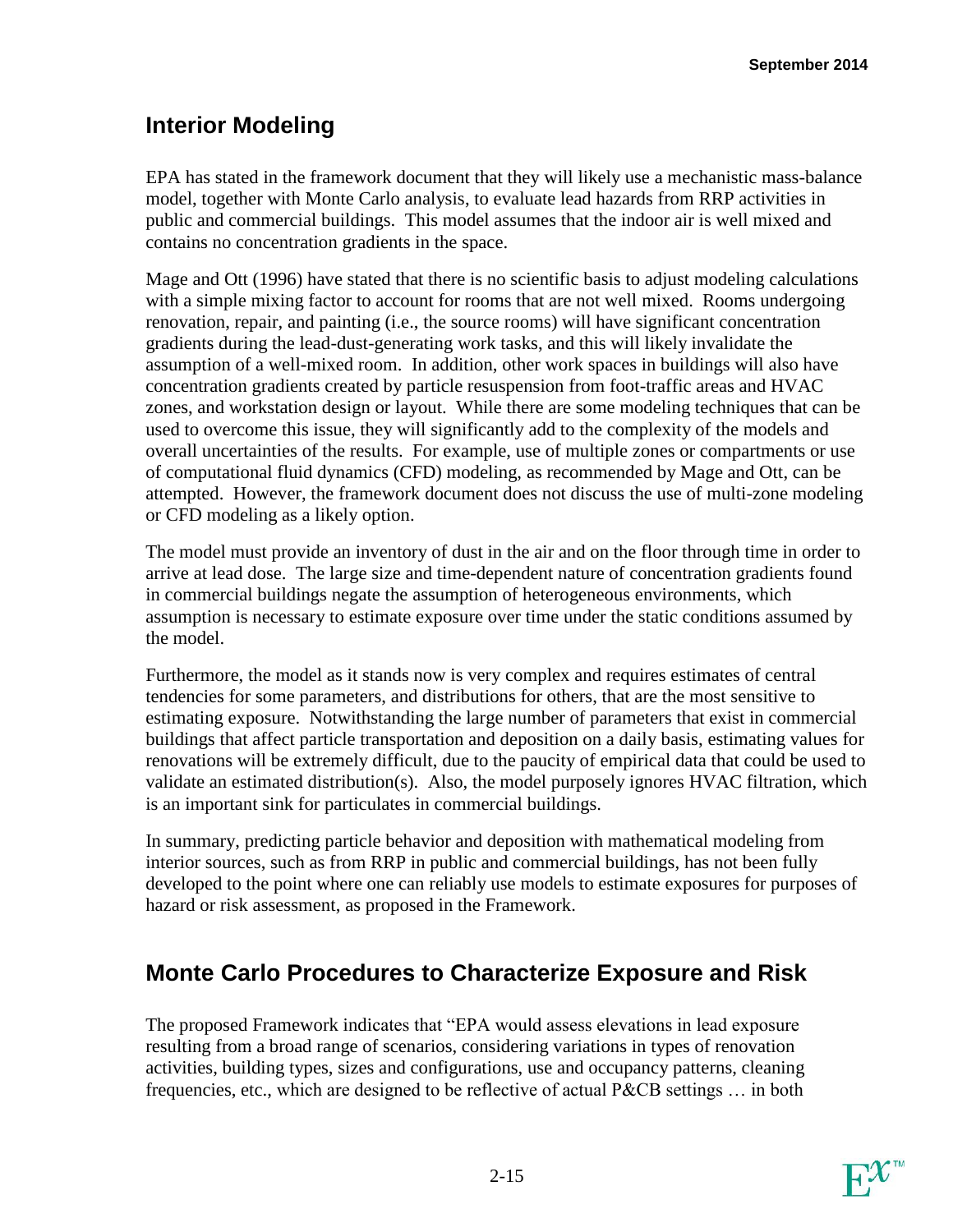children and adults," and that because the scenarios are not equally likely, "EPA would provide a discussion of the relative frequency of these high incremental IQ changes," and the "hazard finding would be made based on an overall judgment of the frequency and magnitude of incremental health effect changes resulting from P&CB renovations." Two types of RRP activities are considered: interior and exterior. Within each category, the Framework defines a set of scenario variables, together with alternative values for each such variable. An external (or internal) scenario is defined by one among all possible combinations of values of the entire set of external- (or internal-) scenario variables. Conditional on each scenario considered, the Framework also defines a set of constants and variables that will be used in Monte Carlo analysis of exposure and dose-response characteristics associated with that particular scenario. Specifically, in Appendix A of the Framework (U.S. EPA 2014b), Table A-3 (Exterior Analysis Monte Carlo Inputs) lists a total of 65 distributed variables for use in Monte Carlo analysis of exterior scenarios, 34 of which are modeled as continuous random variables, and the remainder as random samples from discrete distributions. In Appendix B of the Framework (U.S. EPA 2014b), Table B-3 (Interior Analysis Monte Carlo Inputs) lists a total of 12 distributed variables for use in Monte Carlo analysis of interior scenarios, seven of which are modeled as continuous random variables, and the remainder as random samples from discrete distributions.

The Framework uses Monte Carlo analysis to estimate exposure and corresponding risk (i.e., "hazard"). To perform this last step, the Framework explains:

"To analyze potential hazards, EPA would examine the various distributions across percentiles in a single scenario (Figure 1A) and across different scenarios (Figure 1B). The collection of these distributions helps account for the total variability in exposure owing to environmental, lifestyle, and biokinetic differences across the population. EPA would place the less frequent, high incremental IQ changes within the context of expected (mean) incremental IQ changes. Because each scenario is not equally likely, EPA would provide a discussion of the relative frequency of these high incremental IQ changes. The hazard finding would be made based on an overall judgment of the frequency and magnitude of incremental health effect changes resulting from P&CB renovations. … To perform the Monte Carlo analysis, each scenario would be run 20,000 times (where each run is referred to as an "iteration"). Preliminary testing indicates that 20,000 iterations would be appropriate in order to optimize the combination of accuracy and run-time efficiency."

The Framework thus makes clear that EPA intends to evaluate percentiles as well as the mean value of hazard estimated probabilistically using Monte Carlo methods.

Although the Framework makes reference to a total of 20,000 Monte Carlo realizations of each scenario-specific set of Monte Carlo input variables, Issue 1 ("Monte Carlo and Sensitivity Analyses") of the "Draft Peer Review Charge Questions" for the Framework (U.S. EPA 2014c) indicates that "All combinations of scenario variables have been modeled and a distribution of results for each scenario was developed by iterating 10,000 times for exterior scenarios and 3,000 times for interior scenarios from the sampled variables." These simulation sample sizes (3,000 and 10,000) appear to contradict the simulation size of 20,000 indicated in the Framework (as quote above). This contradiction needs to be resolved, and a consistent explanation needs to be provided concerning how Monte Carlo methods were or will be used to develop Framework-based exposure and risk estimates. As explained below, regardless of

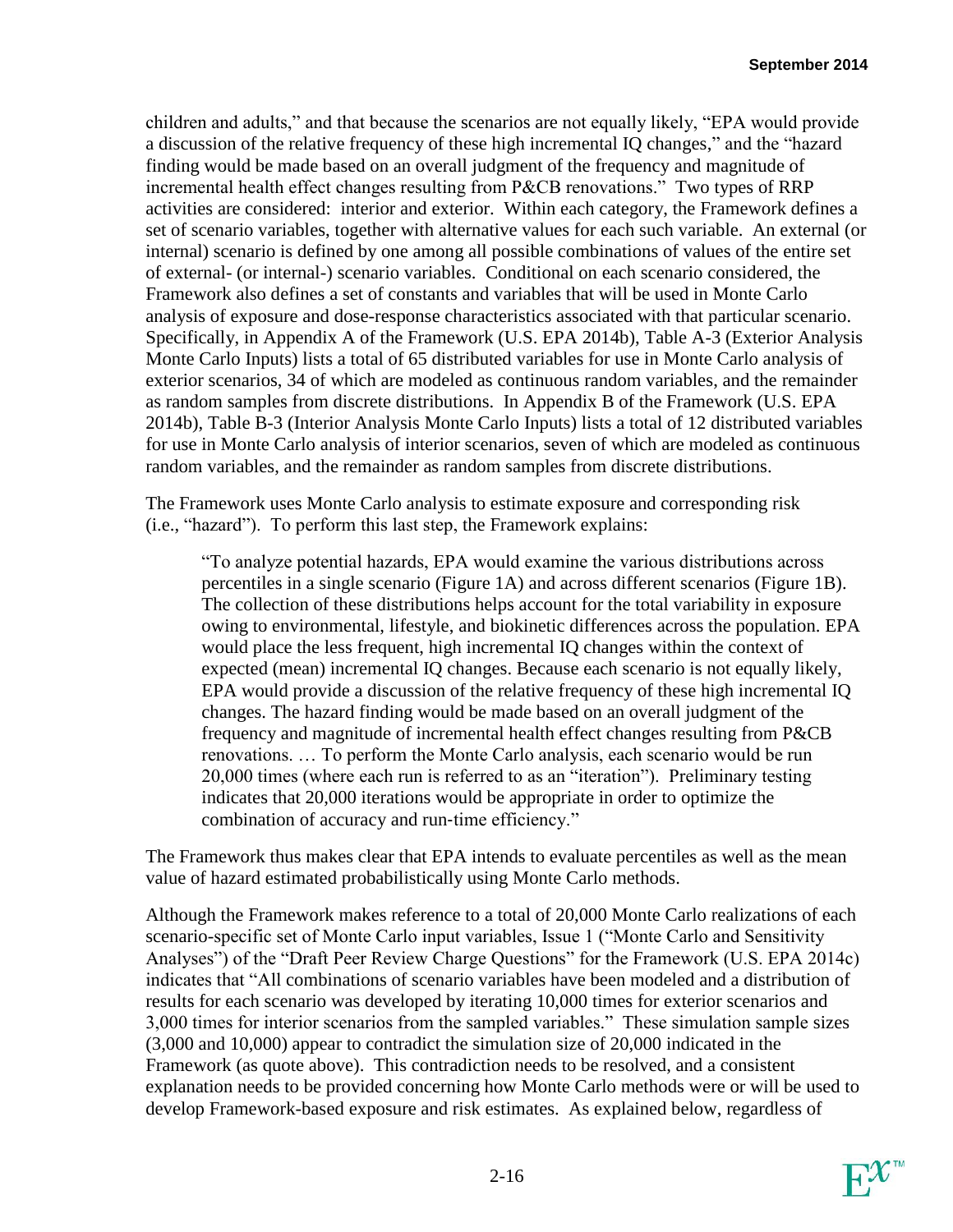which simulation sizes within this range are used, the fact that these values are relatively small may undermine the reliability of Monte Carlo results obtained and used to develop the Framework.

The probabilistic approach to hazard characterization summarized above raises the following questions, which should be resolved before the proposed Framework can be evaluated to assess its scientific merits and technical feasibility.

- 1. The first question concerns the issue of what is being represented by each of the input distributions to be used for probabilistic hazard analysis. Several authors, including EPA and NRC, have previously recommended that distinguishing between uncertainty and variability is required for this type of probabilistic analysis (Bogen and Spear 1987; Bogen et al. 2009; NRC 1994; EPA 2011). In light of this understanding of appropriate application of probabilistic methods, the Framework should specifically address how input variable distributions representing uncertainty would be distinguished systematically from those representing inter-individual variability. If the Framework intends all input variables to represent inter-individual variability, this should be stated explicitly and justified with an explanation of why none of the variables are considered to involve uncertainty relevant to the analysis. If not, how is joint uncertainty and variability to be evaluated in order to distinguish acceptable from unacceptable scenarios? The proposed Framework should be modified to provide details concerning how it proposes to address this general issue.
- 2. With so many input variables, statistical test(s) should be applied to ensure that intended multidimensional statistical independence (i.e., lack of significant inter-correlations) is actually realized in each Monte Carlo calculation performed, if such statistical independence is intended. Algorithms (e.g., Iman and Conover 1982) that typically are applied to induce a target correlation (including a target of zero-correlation) among multivariate random samples contain no built-in objective test to assess the magnitude of the extent to which a realized correlation matrix deviates from a user-specified target correlation matrix, or from a default identity (i.e., zero-correlation) matrix. The more that such Monte Carlo calculations are performed, the more likely it is that at least some will have realized correlations that deviate statistically significantly from any target correlation. For example, the Jennrich chi-square test (Jennrich 1970) can be used to assess the statistical significance of any realized deviation from a target correlation matrix.
- 3. As mentioned above, the proposed Framework indicates that preliminary EPA tests have indicated that a Monte Carlo sample size of  $N = 20,000$  "would be appropriate in order to optimize the combination of accuracy and run time efficiency." As noted above, Issue 1 ("Monte Carlo and Sensitivity Analyses") of the "Draft Peer Review Charge Questions" for the Framework (U.S. EPA 2014c) indicates that even smaller simulation sizes were used, when it states, "All combinations of scenario variables have been modeled and a distribution of results for each scenario was developed by iterating 10,000 times for exterior scenarios and 3,000 times for interior scenarios from the sampled variables." The reliability of Monte Carlo results using sample sizes this low is dubious and needs to be verified, especially given the very large number of input

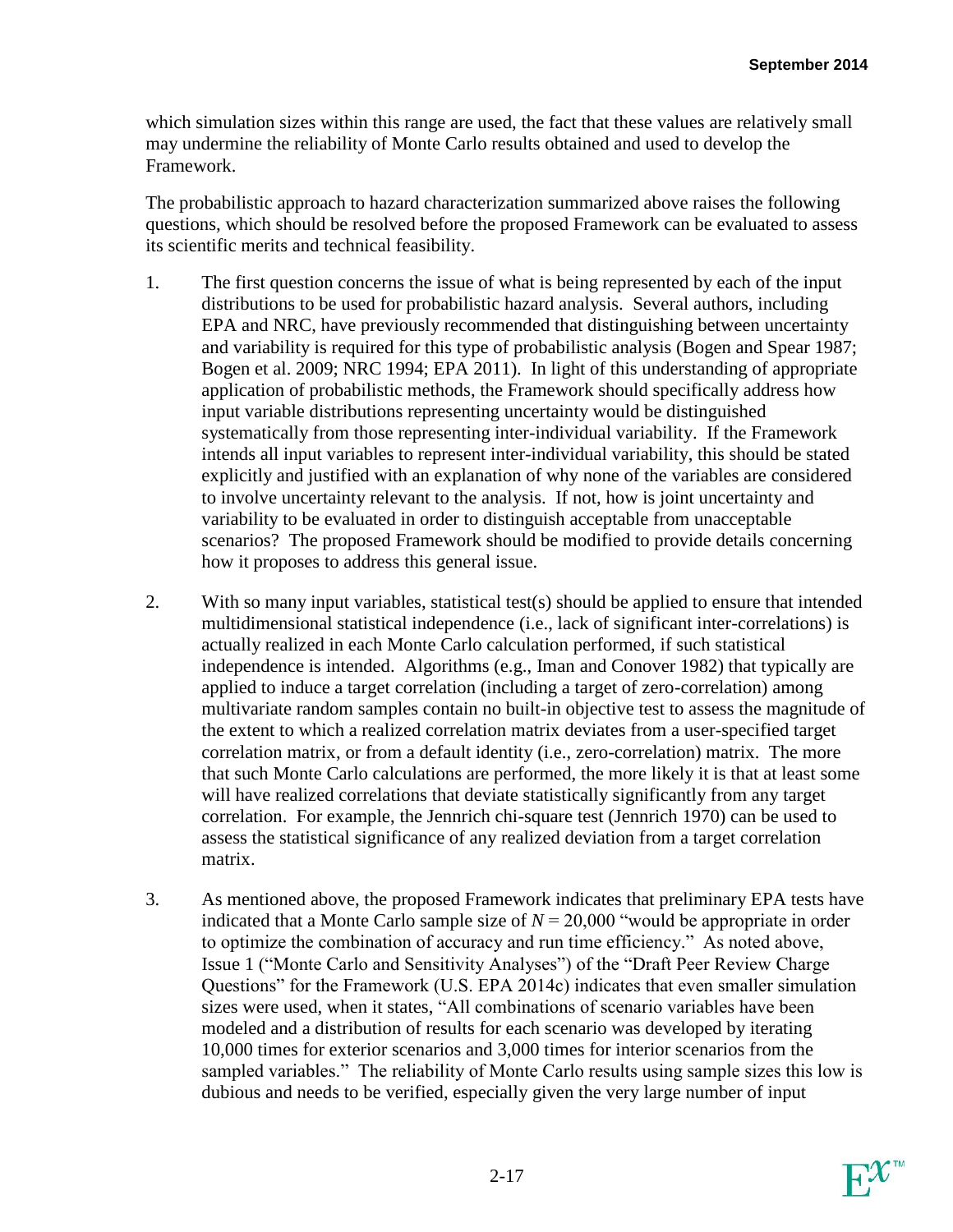variables considered. It is possible that one or more combinations of relatively (but not extremely) unlikely values of some (perhaps even a small) subset of input variables may produce a very large upward shift in the value of modeled hazard. It is consequently impossible to characterize an upper (e.g.,  $95<sup>th</sup>$  or  $99<sup>th</sup>$ ) percentile, or even the mean value, of estimated hazard with any guaranteed degree of reliability using Monte Carlo methods, unless the number (*n*) of input variables is small, or the sample size (*N*) used is very large (e.g.,  $N \gg 20,000$ ). This is true regardless of the Monte Carlo sampling technique used (e.g., Latin Hypercube vs. uniform sampling). The relatively large number (*n*) of variables (and corresponding sampling dimensions) involved guarantees that the parameter space that must be sampled to achieve reliability of Monte Carlo calculations is very large—very likely exceeding sample sizes of 3,000, 10,000, or 20,000 referred to in the Framework and in its Draft Peer Review Charge Questions. This general, well-known problem—commonly referred to as the "curse of dimensionality" in statistical and computer-science literature—arises because the volume of sample hyperspace grows (hence its sample density shrinks) exponentially as a function of the sampling dimension *n* (Bellman 1961). Mathematically, this dimensionality problem is related to the classic "coupon collector" problem of determining occupancy waiting times (Feller 1971; Bogen 2003). Importantly, this Monte Carlo sampling-efficiency problem pertains not only to continuous random variables, but also to nearly all other types of random variables, whenever a relatively large number of these must be sampled jointly.

To illustrate the dimensionality problem, suppose each of *n* input variables is known *a priori* only to be related positively and monotonically to predicted (e.g., mean or upperbound) hazard. Suppose further that relatively high values of a subset of *m* (i.e., *m*-tuple subset) of these *n* variables, which all fall within a commonly defined upper *P*-percentile tail of the *m* corresponding probability distributions used to model variation in the subset of *m* variables, may potentially interact greatly (e.g., highly synergistically) to increase the value of corresponding hazard. Under these assumptions, any reasonably reliable assessment of uncertainty in estimated risk must be based on *N* risk realizations that jointly reflect ≥1 sample of each *m*-tuple combination of upper tail values. The likelihood that such a specific "upper-bound combination" (UBC) occurs clearly becomes very small quickly as *m* increases (e.g., for values of  $P \le 20\%$ ). For *m* equal to just 2 or 3, this small likelihood might possibly be balanced by a large upward shift in corresponding predicted hazard. The key point is that, absent *a priori* knowledge about the true distribution of hazard, there is no way of knowing that such a disproportionately increased risk level could be produced by a particular combination of *m* upper *P*percentile tail values for *m* corresponding inputs, without actually sampling each potentially relevant combination at least once. For example, with  $n = 65$  (the number of Monte Carlo input variables used by the Framework for external scenarios), there are a total of  $2^{65}$ , or approximately  $3.69\times10^{19}$  possible unique combinations of upper-vs.-lower bound values for all 65 variables. Only C(*n*,*m*) potentially relevant *m*-tuple UBCs need be sampled in order to include each at least once, assuming that the Latin hypercube method of random sampling is used, where  $C(n,m)$  is the number of unique combinations of *n* different items taken *m* at a time. For example,  $C(65,m)$  is approximately  $6.8 \times 10^{38}$ , 8.4 $\times$ 10<sup>57</sup>, and 7.7 $\times$ 10<sup>76</sup> for values of *m* equal to 2, 3, and 4, respectively. Note that

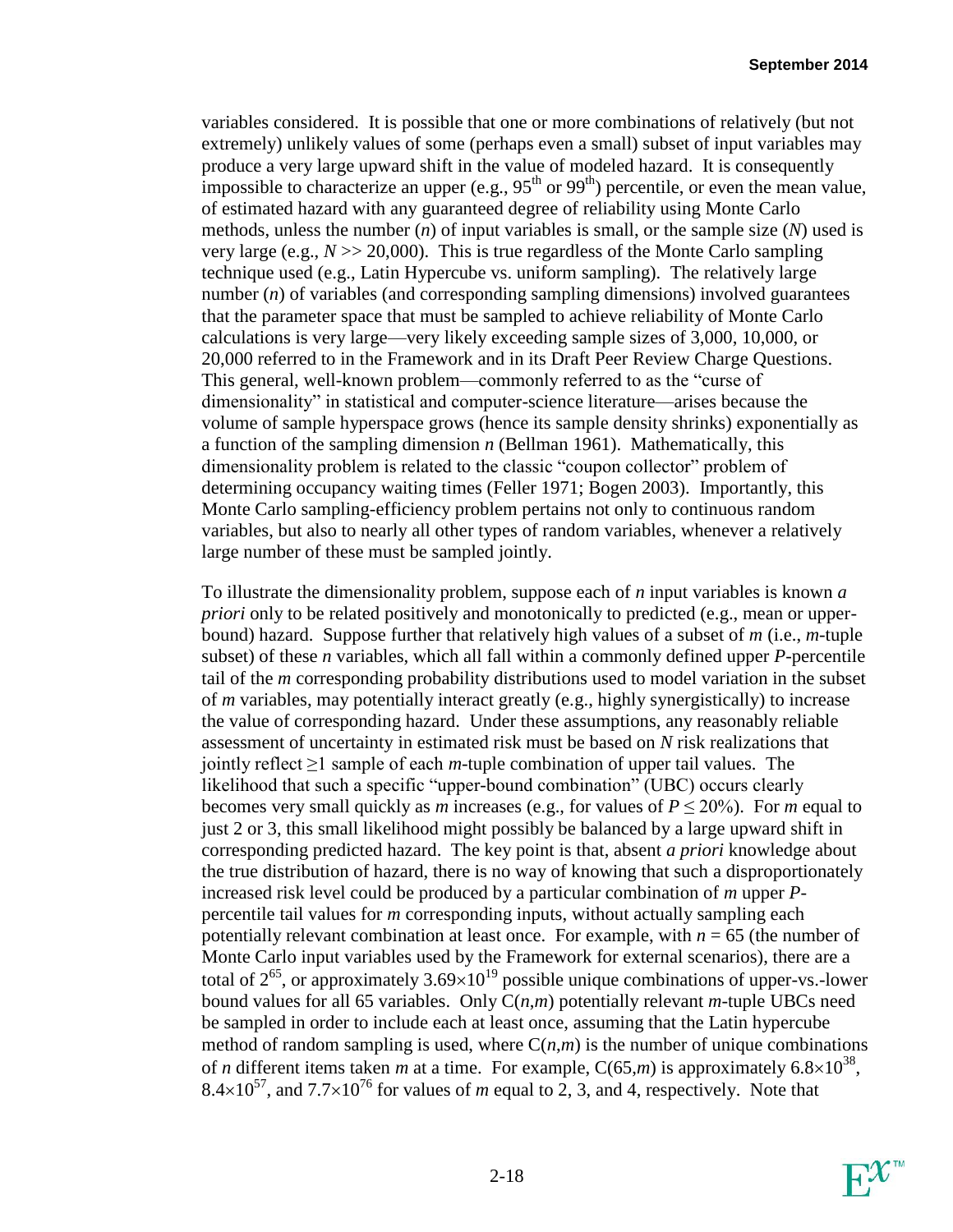$C(65,4)$  is  $\sim 0.1\%$  of Eddington's cosmic number, which estimates the total number of elementary particles in the universe. Consequently, for Monte Carlo analysis of all exterior scenarios, the requirement of investigating such astronomically large values of sample size *N* can be avoided only if it can be established *a priori* that substantial synergism cannot possibly affect the hazard-response model, as would be true, for example, in the case of an entirely linear multivariate model. Without such an *a priori*, analytical investigation of fundamental departures from linearity associated with the entire hazard model, and explicit verification that Monte Carlo analysis is not meaningless due to high dimensionality of the problem being addressed, the application of Monte Carlo analysis provides only a façade of scientific rigor, without any actual substance.

To add power to addressing the dimensionality issue, an approximating (e.g., even twopoint) probability mass function can be used to replace each continuous-variable input distribution, and then discrete probability calculus can be used instead of Monte Carlo sampling to obtain a probabilistic characterization of exposure or risk (e.g., Bogen 1995). However, even this approach fails when the number (*n*) of input variables becomes even moderately large (e.g.,  $n > 10$ ), unless the sample size *N* is also very large (e.g.,  $N \gg 20,000$ ) (Bogen 2003). A mathematical "stopping rule" was proposed to define a value of *N* that addresses the dimensionality problem with a corresponding, specified degree of statistical confidence (Woo 1991). However, the mathematical proof offered for this rule was shown to be defective (Bogen 2003). Consequently, any generic specification of *N* by the proposed Framework will need to be justified using rigorous, peer-reviewed methods.

4. How will the output be used to distinguish between acceptable and unacceptable conditions? The specific combination(s) of population mean response and upper-bound individual response that would be used to distinguish acceptable from unacceptable scenarios are not specified in the proposed Framework. If the rationale for using any other response measure besides population mean response is an equity concern, how will the issue be addressed that extremely rare exposure scenarios (associated with very little likelihood) may have an unacceptably high level of risk to a 99%ile child at risk, but the number of such children expected to be at risk is so low that it is, for example, 99% certain that zero actual cases will arise?

## **Monte Carlo Case Study**

The Framework provides a case study for which Monte Carlo methods were used to estimate blood lead levels in children. While this was intended as an example, it is unfortunate that EPA included this material, because it depicts unrealistic conditions and an approach that is largely grounded on judgment. Appendix C states that:

The metrics are incremental IQ change, averaged over ages 1 through 7, for a child who experiences a renovation at age 1. In other words, the hypothetical child experiences the renovation at age 1, which results in a short‐term spike in blood lead. The child's blood lead then returns to the pre‐renovation level, typically within 1 year. For this preliminary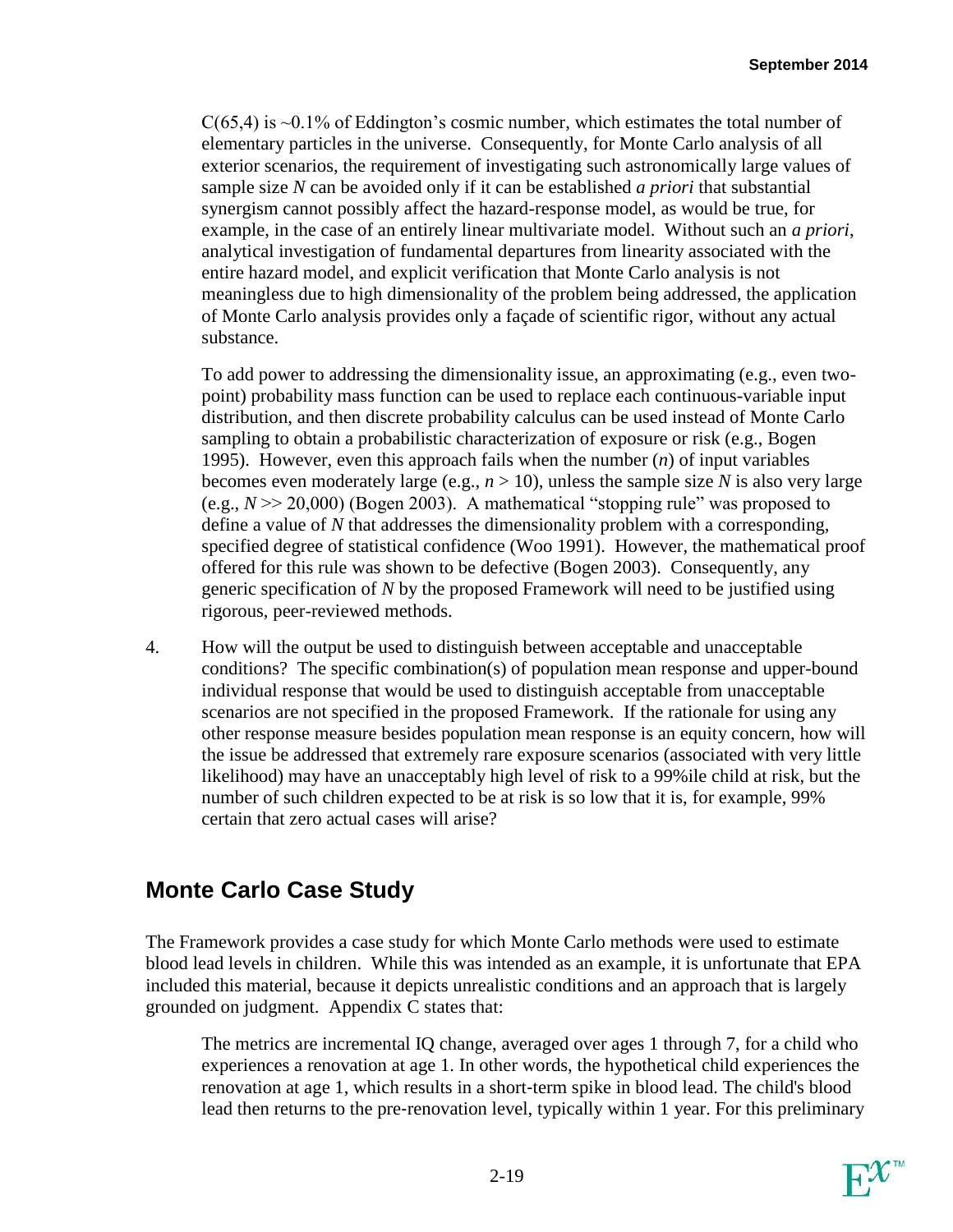analysis, the child's AVERAGE blood lead, over ages 1 through 7, is then used to approximate the actual long‐term impact on the child's IQ.

This is essentially a "playing with numbers exercise" that does not convey reliable information and may be misleading. Not only is the scenario inappropriate and unrealistic, but it conveys information to the public about exposures that may be incorrect given the assumptions that were made. If this is an example of the approach at a preliminary level, it points to a major problem with implementing the more complex Framework and with generating results that will be useful.

## **Risk Modeling Procedures**

The proposed Framework specifically addresses the "short-term nature of the exposure resulting from renovation activities." For non-cancer health endpoints such as IQ-decrement associated with low-level lead exposure by the risk model(s) to be used, what is the biological basis for predicting that any biologically significant effect may occur from a transient (e.g., less than 2 or 4-week) exposure in the absence of any human or experimental-animal data demonstrating directly that such effects can possibly occur? For example, it is not clear that any such data were described in EPA's recent health assessment for lead (U.S. EPA 2013).

## **Summary and Implications**

Based on the limited information provided by EPA, it is not possible to provide specific feedback regarding the nature or magnitude of likely errors associated with application of the models in the context of assessing impacts on blood lead levels from the RR&P activities. However, the technical comments on specific components of the modeling proposed in the Framework, provided above, illustrate the myriad challenges that EPA will face in implementing the Framework. In evaluating the application of both the proposed air modeling approach and the probabilistic exposure modeling, it is clear that the absence of strong input data and cautious application of the modeling methods could result in spurious or biased results. Due to the tendency to make "conservative assumptions" in the face of uncertainty, the modeling could then result in suggesting significant risk where none exists. Or it could well become clear that the effort is so fraught with uncertainty as to make it unusable. These considerations reinforce the recommendations provided in the early sections of this document that EPA would be well advised to perform a simple "bounding evaluation" or "plausibility analysis" to determine whether any more complex or sophisticated evaluation is even warranted. In the Proposed Framework, EPA states that "the impact … to total blood lead and bone lead from P&CB renovation scenarios is expected to be quite small." Given this anticipated outcome, EPA has failed to provide a robust technical basis to justify undertaking a highly uncertain and labor-intensive modeling effort in this context.

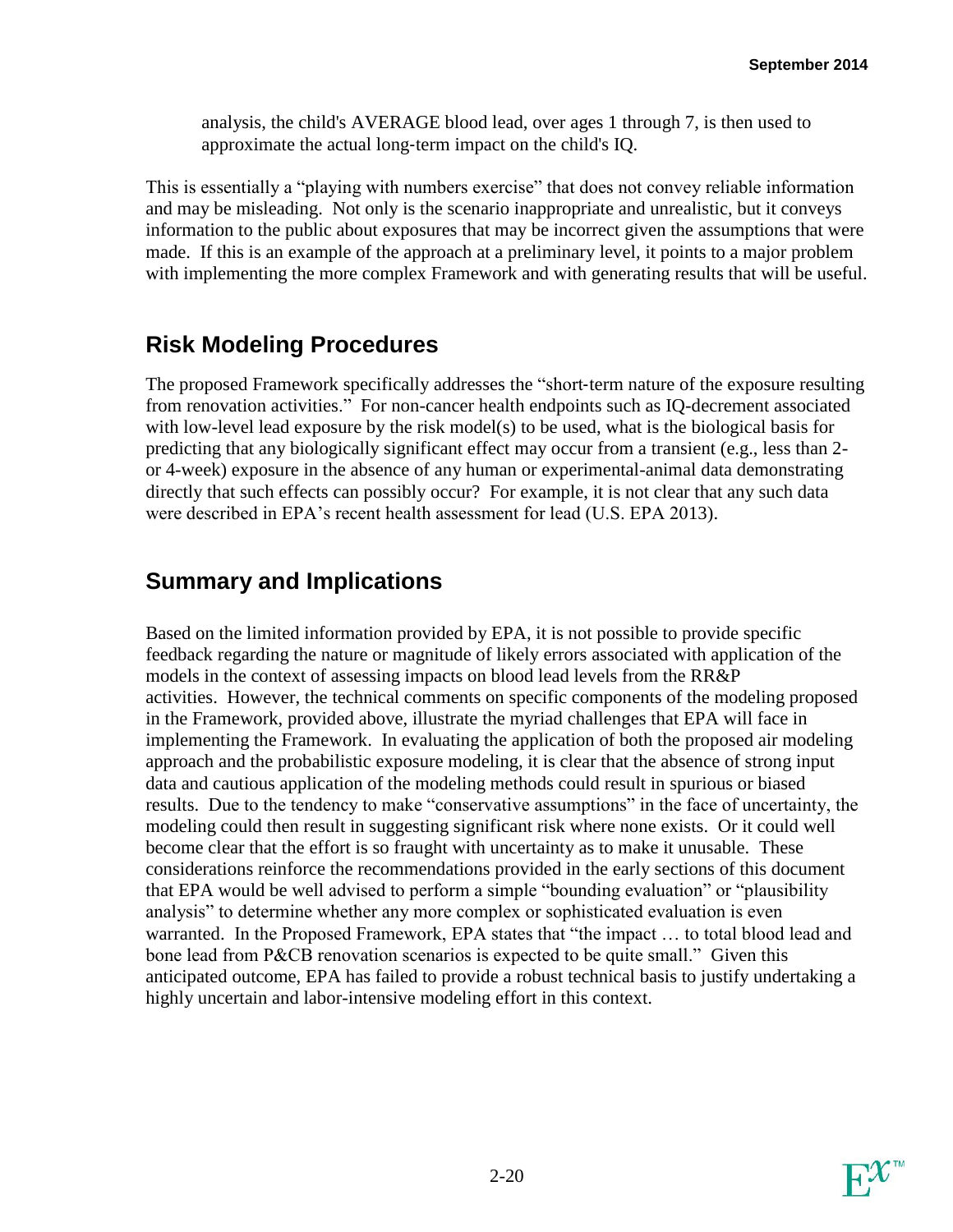## **References**

Abt Associates, Inc. 2014. Developing a concentration-response function for Pb exposure and cardiovascular disease-related mortality. Prepared for National Center for Environmental Economics, Office of Policy, U.S. Environmental Protection Agency. Abt Associates, Inc., Bethesda, MD.

Bellman R. 1961. Adaptive control processes: A guided tour. Princeton University Press, Princeton, NJ.

Bogen KT. 1995. Methods to approximate joint uncertainty and variability in risk. Risk Anal 15(3):411−419.

Bogen KT. 2003. Recommendations for SZ/TSPA model uncertainty analysis concerning the Yucca Mountain Project. UCRL-TR-201447, October 10, 2003. Lawrence Livermore National Laboratory, Livermore, CA. Available at: https://e-reports-ext.llnl.gov/pdf/302344.pdf

Bogen KT, Spear RC. 1987. Integrating uncertainty and inter-individual variability in environmental risk assessment. Risk Anal 7:427−436.

Bogen KT, Cullen AC, Frey HC, Price PS. 2009. Probabilistic exposure analysis for chemical risk characterization. Toxicol Sci 109(1):4–17.

Bogen KT, Gouveia FJ. 2008. Impact of spatiotemporal fluctuations in airborne chemical concentration on toxic hazard assessment. J Hazard Mater A 152(1):228–240.

CDC. 2013. Fourth national report on human exposure to environmental chemicals. Updated Tables, September 2013. U.S. Department of Health and Human Services, Centers for Disease Control and Prevention, Atlanta, GA.

Chisolm JJ, Jr. 1970. Childhood lead intoxication. Diagnosis, management and prevention. Med Times 98(9):92–106.

Feller W. 1970. An introduction to probability theory and it applications, Vol. I, 3<sup>rd</sup> ed. (revised printing). John Wiley & Sons, New York, p. 106.

Hara a, Thijs L, Asayama K, Gu Y, Jacobs L, Zhang Z, Liu Y, Nawrot T, Staessen J. in press. Blood Pressure in Relation to Environmental Lead Exposure in the National Health and Nutrition Examination Survey 2003–2010. Hypertension (in press)

Harriss LR, Ajani AE, Hunt D, Shaw J, Chambers B, Dewey H, Frayne J, Beauchamp A, Duvé K, Giles GG, Harrap S, Magliano DJ, Liew D, McNeil J, Peeters A, Stebbing M, Wolfe R, Tonkin A. 2011. Accuracy of national mortality codes in identifying adjudicated cardiovascular deaths. Aust N Z J Public Health35(5):466–476.

Herrett E, Shah AD, Boggon R, Denaxas S, Smeeth L, van Staa T, Timmis A, Hemingway H. 2013. Completeness and diagnostic validity of recording acute myocardial infarction events in

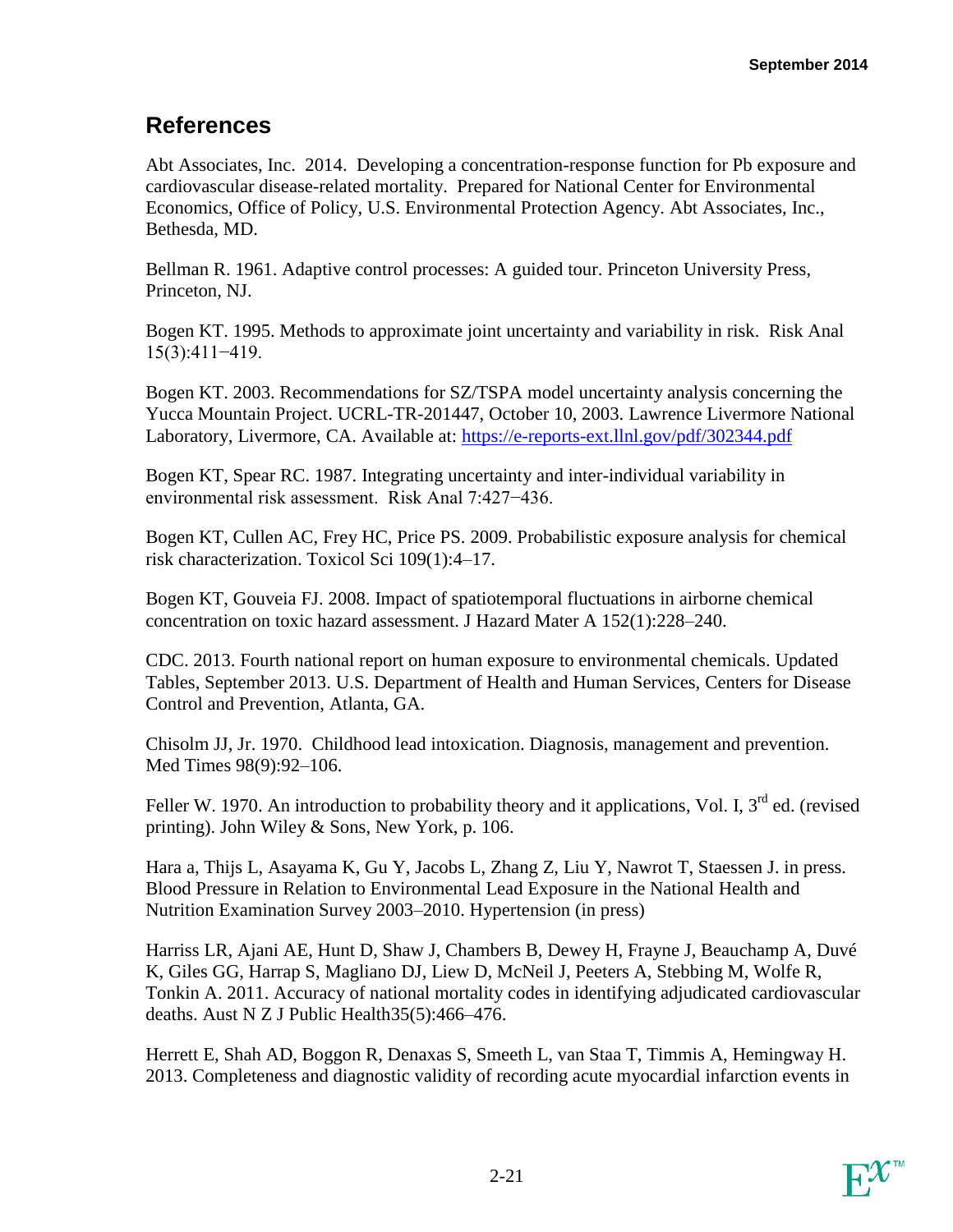primary care, hospital care, disease registry, and national mortality records: Cohort study. BMJ 346:f2350.

Iman RL, Conover WJ. 1982. A distribution-free approach to inducing rank correlation among input variables. Commun Statist-Simulat 11(3):311–334.

Jennrich RI. 1970. An asymptotic Chi-2 test for the equality of two correlation matrices. J Am Statist Assoc 65(330):904–912.

Khalil N, Wilson JW, Talbott EO, Morrow LA, Hochberg MC, Hillier TA, Muldoon SB, Cummings SR, Cauley JA. 2009. Association of blood lead concentrations with mortality in older women: a prospective cohort study. Environ Health 8:15.

Mage DT, Ott WR. 1996. Accounting for nonuniform mixing and human exposure in indoor environments. In: Tichenor BA, Ed. Characterizing sources of indoor air pollution and related sink effects, ASTM STP 1287. American Society for Testing and Materials, pp. 263–278.

Menke A, Muntner P, Batuman V, Silbergeld EK, Guallar E. 2006. Blood lead below 0.48 micromol/L (10 microg/dL) and mortality among US adults. Circulation 114(13):1388–1394.

Møller L, Kristensen TS. 1992. Blood lead as a cardiovascular risk factor. Am J Epidemiol 136(9):1091–1100.

Menzie C, Kashuba R. 2013. A Conceptual Model for Cumulative Risk Analysis Using CVD as an Example. December 10, 2013 Symposium: Proposed Methods for U.S. EPA's CRA Guidelines Society for Risk Analysis 2013 Annual Meeting Baltimore, MD.

NCHS. 1984. Blood lead levels for persons ages 6 months–74 years. United States, 1976–80. Vital and health statistics. Series 11, No. 233. U.S. Department of Health and Human Services, Public Health Service, National Center for Health Statistics, Washington, DC.

NRC. 1994. Science and judgment in risk assessment. National Research Council), National Academy Press, Washington, DC.

NTP. 2012. NTP monograph on health effects of low-level lead. U.S. Department of Health and Human Services, National Institute of Environmental Health Sciences, National Toxicology Program, Research Triangle Park, NC.

Pirkle JL, Brody DJ, Gunter EW, Kramer RA, Paschal DC, Flegal KM, Matte TD. 1994. The decline in blood lead levels in the United States. The National Health and Nutrition Examination Surveys (NHANES). JAMA 272(4):284–291.

Schober SE, Mirel LB, Graubard BI, Brody DJ, Flegal KM. 2006. Blood lead levels and death from all causes, cardiovascular disease, and cancer: Results from the NHANES III mortality study. Environ Health Perspect 114(10):1538–1541.

U.S. EPA. 2011. Exposure factors handbook, 11th ed. EPA/600/R-090/052F, September. U.S. Environmental Protection Agency, Office of Research and Development, Washington, DC.